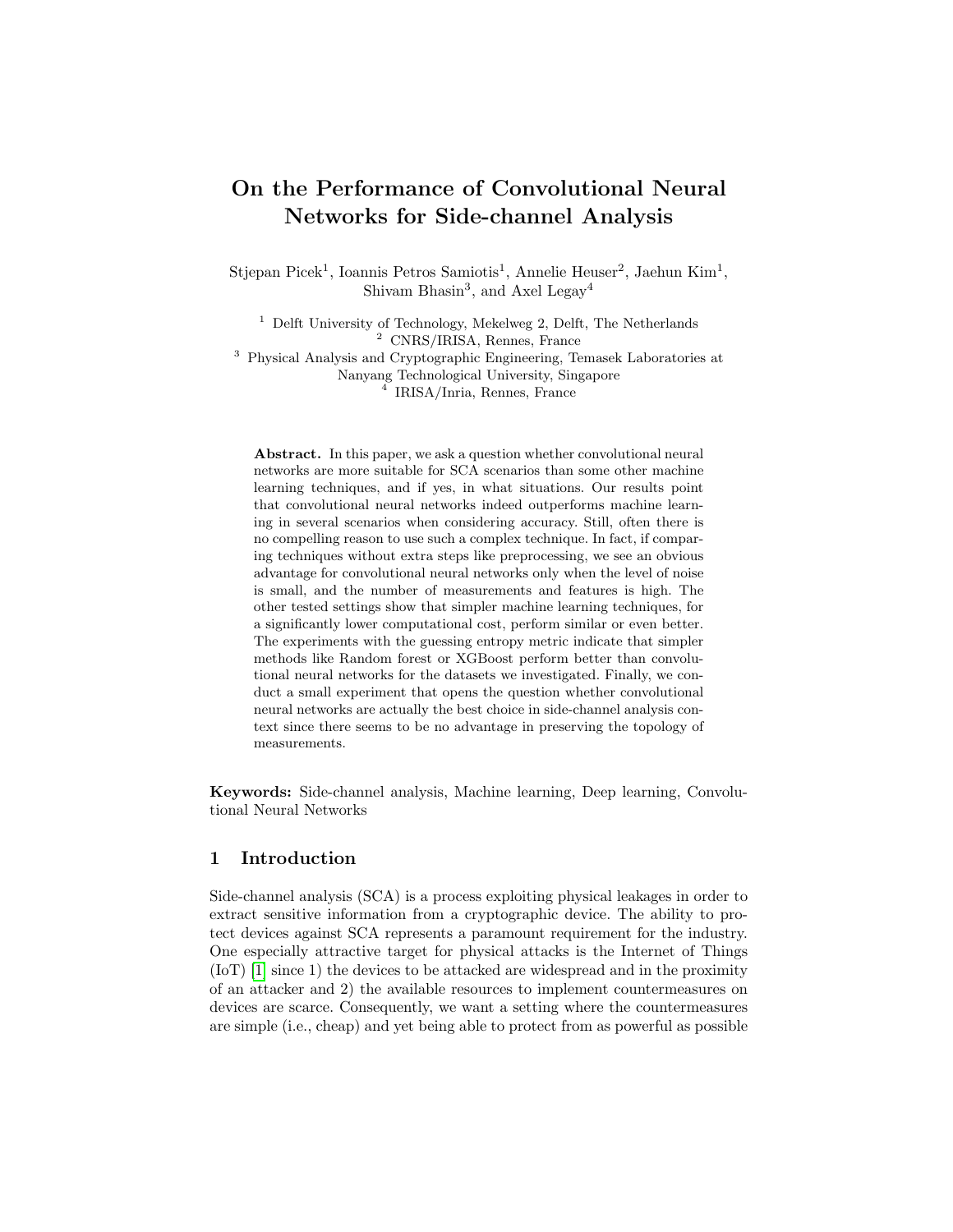attacks. At the same time, many products have transaction counters which sets a limit for a number of side-channel measurements we are able to collect.

Profiled side-channel attacks are recognized as the most powerful ones since they define the worst case security assumptions. There, the attacker has access to a clone device, which can be profiled for any chosen key. Afterwards, he can use that knowledge to extract a secret from a different device. Profiled attacks are conducted in two distinctive phases where the first phase is known as the profiling (or sometimes learning/training) phase, while the second phase is known as the attack (test) phase. A well-known example of such an attack is template attack  $(TA)$  [\[2\]](#page-15-1), a technique that is still the best (optimal) from an information theoretic point of view if the attacker has unbounded number of traces and those traces follow Gaussian distribution [\[3,](#page-15-2)[4\]](#page-15-3). Soon after the template attack, the stochastic attack that uses linear regression in the profiling phase was developed [\[5\]](#page-16-0). In coming years, researchers recognized certain weaknesses in template attack and they tried to modify it in order to better account for different (usually, more difficult) attack scenarios. One example of such an approach is the pooled template attack where only one pooled covariance matrix is used in order to cope with statistical difficulties [\[6\]](#page-16-1).

Alongside such techniques, SCA community recognized that the same general profiled approach is actually used in supervised machine learning. Machine learning (ML) is a term encompassing a number of methods that can be used for tasks like clustering, classification, regression, feature selection, etc [\[7\]](#page-16-2). Consequently, SCA community started to experiment with different ML techniques and to evaluate whether they are useful in the SCA context, see e.g.,  $[4, 8-17]$  $[4, 8-17]$  $[4, 8-17]$ . Although considering different scenarios and often different ML techniques (with some algorithms used in prevailing number of papers like Support Vector Machines and Random Forest), all those papers have in common that they establish numerous scenarios where ML techniques can outperform template attack and are the best choice for profiled SCA.

More recently, deep learning (DL) techniques started to capture attention of the SCA community. This is quite natural since DL techniques are so successful in other domains and there is no reason why similar behavior should not be observed in the SCA domain. Accordingly, the first results confirmed that expectations. In 2016, Maghrebi et al. conducted the first analysis of DL techniques for profiled SCA as well as a comparison against a number of ML techniques [\[18\]](#page-16-5). The results were very encouraging with deep learning surpassing ML and TA. Less than one year later, a paper focusing on Convolutional Neural Networks (CNNs) showed impressive results: this technique was better performing than TA but was also successful against device protected with different countermeasures [\[19\]](#page-16-6). This, coupled with a fact that the authors were able to propose several clever data augmentation techniques, boosted even further the confidence in deep learning for SCA.

In this paper, we take a step back and investigate a number of profiled SCA scenarios. We compare one deep learning technique that got the most attention in SCA community up to now – CNNs against several, well-known machine learning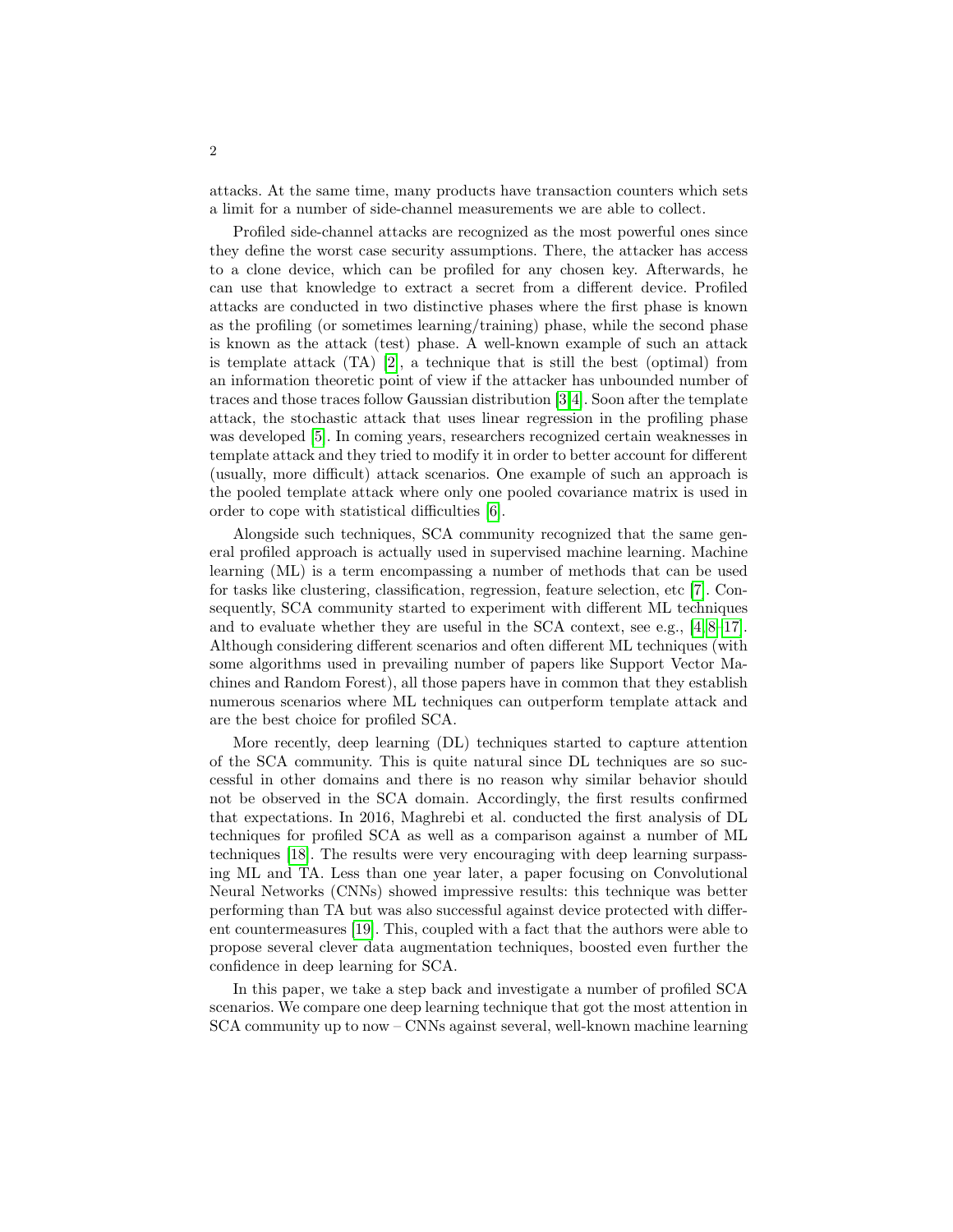techniques. Our goal is to examine the strengths of CNNs when compared with different machine learning techniques and to recognize what are the most suitable scenarios (considering complexity, explainability, ease of use, etc.) to use deep learning. We emphasize that the aim of this paper is not to doubt CNNs as a good approach but to doubt it as the best approach for any profiled SCA setting. The main contributions of this paper are:

- 1. We conduct a detailed comparison between several machine learning techniques in an effort to recognize situations where convolutional neural networks offer clear advantages. We especially note XGBoost algorithm, which is well-known as an extremely powerful technique but has never before been used in SCA. We show results for both accuracy and guessing entropy in an effort to better estimate the behavior of tested algorithms.
- 2. We design a convolutional neural network architecture that is able to reach high accuracies and compete with ML techniques as well as with the other deep learning architecture designed in [\[18\]](#page-16-5).
- 3. We conduct an experiment showing that the topology of measurements does not seem to be the key property for CNNs' good performance.
- 4. We discuss scenarios where convolutional neural networks could be preferred choice when compared with other, simpler machine learning techniques.

## 2 Background

### 2.1 Profiled Side-channel Analysis

Let calligraphic letters  $(X)$  denote sets, capital letters  $(X)$  denote random variables taking values in these sets, and the corresponding lowercase letters  $(x)$ denote their realizations. Let  $k^*$  be the fixed secret cryptographic key (byte),  $k$  any possible key hypothesis, and the random variable T the plaintext or ciphertext of the cryptographic algorithm, which is uniformly chosen. We denote the measured leakage as X and consider multivariate leakage  $X = X_1, \ldots, X_D$ , with  $D$  being the number of time samples or points-of-interest (i.e., features as called in ML domain). To guess the secret key, the attacker first needs to choose a model  $Y(T, k)$  depending on the key guess k and on some known text T, which relates to the deterministic part of the leakage. When there is no ambiguity, we write Y instead of  $Y(T, k)$ .

We consider a scenario where a powerful attacker has a device with knowledge about the secret key implemented and is able to obtain a set of N profiling traces  $X_1, \ldots, X_N$  in order to estimate the leakage model. Once this phase is done, the attacker measures additional traces  $X_1, \ldots, X_Q$  from the device under attack in order to break the unknown secret key  $k^*$ . Although it is usually considered that the attacker has unlimited number of traces available during the profiling phase, this is of course always bounded.

### 2.2 Machine Learning Techniques

We select several machine learning techniques to be tested against CNN approach. More precisely, we select one algorithm based on Bayes theorem (Naive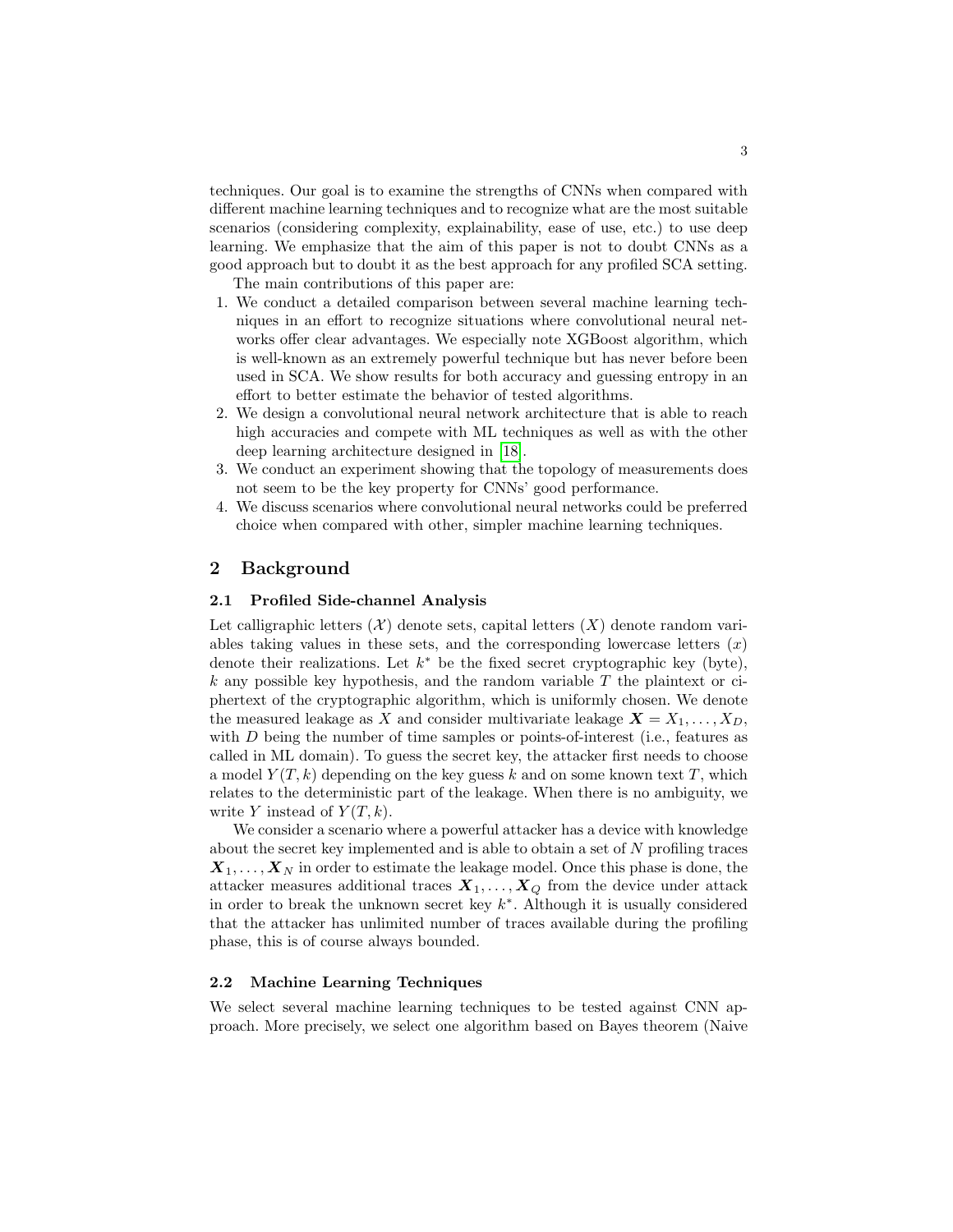Bayes), one tree-based method based on boosting (Extreme Gradient Boosting), one tree-based method based on bagging (Random forest), and finally, one neural network algorithm (Multi layered perceptron).

We follow that line of investigation since the "No Free Lunch Theorem" for supervised machine learning proves there exists no single model that works best for every problem [\[20\]](#page-16-7). To find the best model for any given problem, numerous algorithms and parameter combinations should be tested. Naturally, not even then one can be sure that the best model is obtained but at least some estimate about trade-offs between the speed, accuracy, and complexity of the obtained models is possible. Besides the "No Free Lunch Theorem" we briefly discuss two more relevant ML notions. The first one is connected with the curse of dimensionality [\[21\]](#page-16-8) and the Hughes effect [\[22\]](#page-17-0), which states that with a fixed number of training samples, the predictive power reduces as the dimensionality increases. This indicates that for scenarios with a large number of features, we need to use more training examples, which is a natural scenario for deep learning. Finally, the Universal Approximation theorem states that neural network is a universal functional approximator, more precisely, even a feed-forward neural network with a single hidden layer that consists of a finite number of neurons can approximate many continuous functions [\[23\]](#page-17-1). Consequently, by adding hidden layers and neurons, neural networks gain more approximation power.

*Naive Bayes – NB.* The Naive Bayes classifier is a method based on the Bayesian rule. It works under the simplifying assumption that the predictor attributes (measurements) are mutually independent among the features given the target class [\[24\]](#page-17-2). The existence of highly correlated attributes in a dataset can thus influence the learning process and reduce the number of successful predictions. NB assumes a normal distribution for predictor attributes and outputs posterior probabilities. Naive Bayes does not have any parameters to tune.

Multi Layer Perceptron – MLP. The Multi layer perceptron is a feed-forward neural network that maps sets of inputs onto sets of appropriate outputs. MLP consists of multiple layers of nodes in a directed graph, where each layer is fully connected to the next one. To train the network, the backpropagation algorithm is used, which is a generalization of the least mean squares algorithm in the linear perceptron. An MLP consists of three or more layers (since input and output represent two layers) of nonlinearly-activating nodes [\[25\]](#page-17-3). Note, if there is more than one hidden layer, we can already talk about deep learning.

Extreme Gradient Boost –  $XGB$ oost. The XGBoost is a scalable implementation of gradient boosting decision tree algorithm [\[26\]](#page-17-4). Chen and Guestrin designed this algorithm where they use a sparsity aware algorithm for handling sparse data and a theoretically justified weighted quantile sketch for approximate learning [\[27\]](#page-17-5). As the name suggests, its core part is gradient boosting (since it uses a gradient descent algorithm to minimize the loss when adding new models). Here, boosting is an ensemble technique where new models are added to correct the errors made by existing models. Models are added sequentially until no further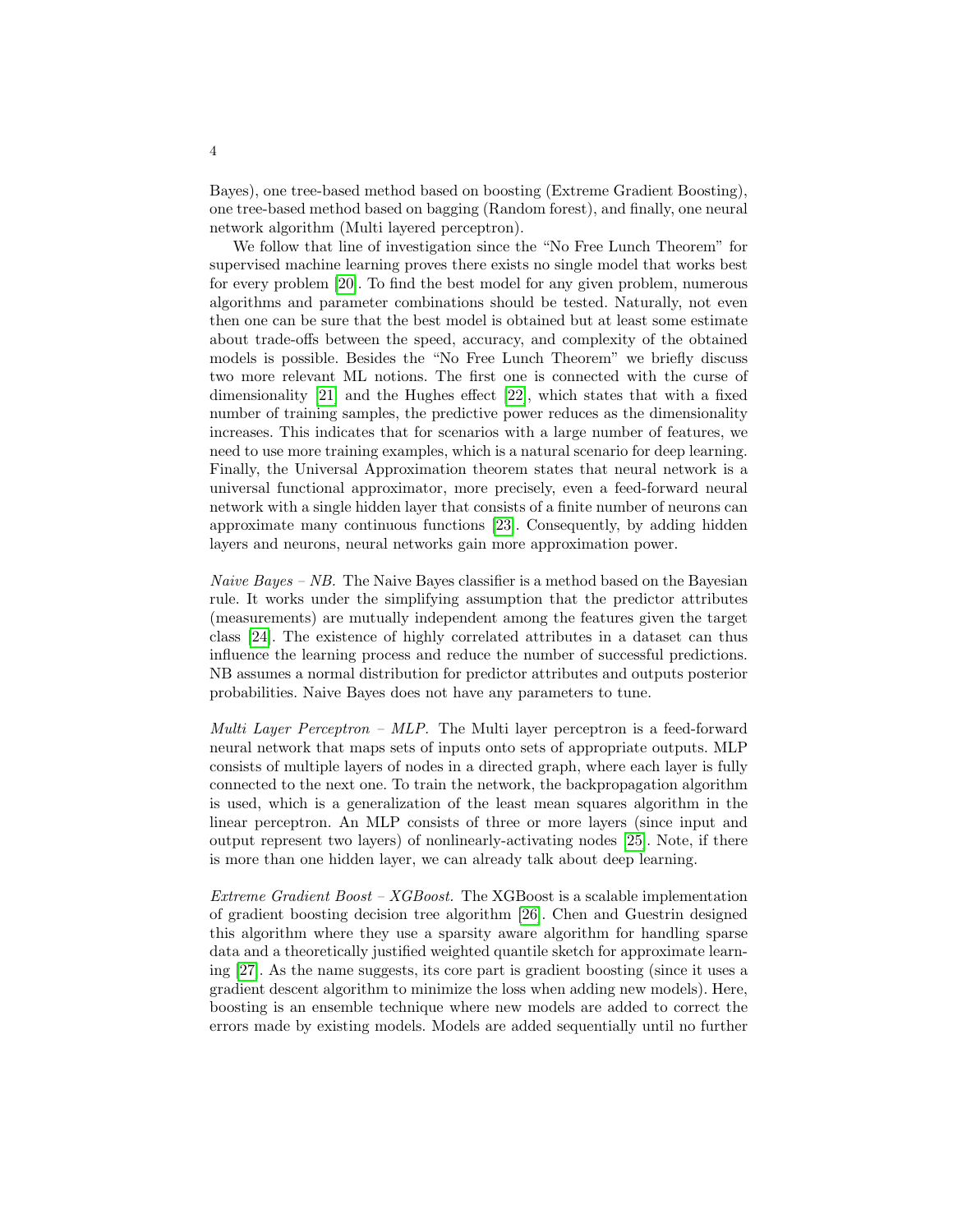improvements can be made. Today, XGBoost is due to his execution speed and model performance one of the top performing algorithms in the ML domain. Since this algorithm is based on decision trees, it has additional advantages as being robust in noisy scenarios and being (somewhat) easier to understand.

Random Forest –  $RF$ . The Random forest is a well-known ensemble decision tree learner [\[28\]](#page-17-6). Decision trees choose their splitting attributes from a random subset of  $k$  attributes at each internal node. The best split is taken among these randomly chosen attributes and the trees are built without pruning, RF is a parametric algorithm with respect to the number of trees in the forest. RF is a stochastic algorithm because of its two sources of randomness: bootstrap sampling and attribute selection at node splitting.

#### 2.3 Convolutional Neural Networks – CNNs

CNNs are a specific type of neural networks which were first designed for 2 dimensional convolutions as it was inspired by the biological processes of animals' visual cortex [\[29\]](#page-17-7). They are primarily used for image classification but lately they have proven to be powerful classifiers for time series data such as music and speech [\[30\]](#page-17-8). Their usage in side-channel analysis has been encouraged by [\[18,](#page-16-5) [19\]](#page-16-6). As we explain in Section [3.2,](#page-6-0) in order to find the most optimized model for the available datasets, we use Random Search for hyperparameter tuning. This enabled us to study how different architectures behaved on the datasets and compare the results to determine the best candidate model for our experimental setup. As this work is not attempting to propose a new optimal architecture for side-channel data classification, we used the most optimized network found through the Random Search for our benchmarks. The final architecture was chosen after creating hyperparameter constraints based on the literature and tests we conducted, followed by an optimization on their values through a random search. The hyperparameters that are modeled and optimized are: number of convolutional/pooling/fully connected layers, number of activation maps, learning rate, dropout magnitude, convolutional activation functions, convolutional/pooling kernel size, and stride and number of neurons on fully connected layers.

During the training, we use early stopping to further avoid overfitting by monitoring the loss on the validation set [\[31\]](#page-17-9). Thus, every training session is interrupted before reaching high accuracy on training dataset. To help the network increase its accuracy on the validation set, we use a learning rate scheduler to decrease the learning rate depending on the loss from the validation set. We initialize the weights to small random values and we use "adam" optimizer [\[32\]](#page-17-10).

In this work, we ran the experiment with computation nodes equipped with 32 NVIDIA GTX 1080 Ti graphics processing units (GPUs). Each of it has 11 Gigabytes of GPU memory and the 3 584 of GPU cores. Specifically, we implement the experiment with the Tensorflow [\[33\]](#page-17-11) computing framework and Keras deep learning framework [\[34\]](#page-17-12) to leverage the GPU computation.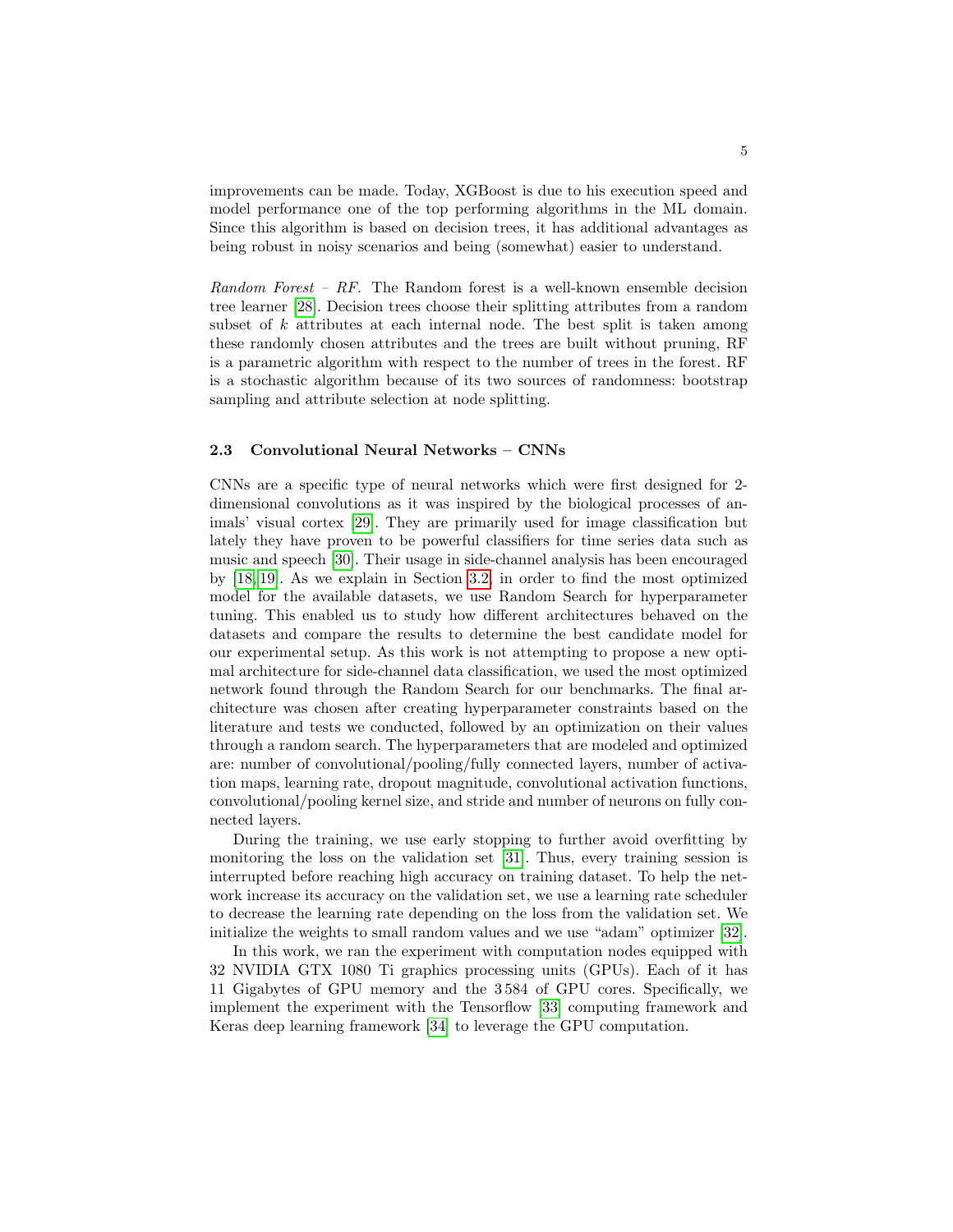#### 2.4 Performance Analysis

To assess the performance of the classifiers (and consequently the attacker) we use accuracy:  $ACC = \frac{TP+TN}{TP+FP+FN+TN}$ .

Besides accuracy, we use also Success rate (SR) and Guessing entropy (GE) [\[35\]](#page-17-13). A side-channel adversary  $A_{E_K,L}$  conducts experiment  $\mathsf{Exp}_{A_{E_K,L}}$ , with timecomplexity  $\tau$ , memory complexity m, and making Q queries to the target implementation of the cryptographic algorithm. The attack outputs a guessing vector g of length  $o$ , and is considered success if g contains correct key  $k^*$ . o is also known as the order of the success rate. The  $o^{th}$  order success rate of the side channel attack  $A_{E_K,L}$  is defined as:

$$
\text{SR}^o_{A_{E_K,L}}(\tau,m,k^*) = \text{Pr}[\text{Exp}_{A_{E_K,L}}=1]
$$

The Guessing entropy measures the average number of key candidates to test after the attack. The Guessing entropy of the adversary  $A_{E_k,L}$  against a key class variable  $S$  is defined as:

$$
GE_{A_{E_K,L}}(\tau,m,k^*) = \mathsf{E}[\mathrm{Exp}_{A_{E_K,L}}]
$$

## 3 Experimental Setting

#### 3.1 Datasets

In this paper, we consider three datasets. One representing an easy target to attack due to a low level of noise, one more difficult target due to a high level of noise, and finally, one with random delay countermeasure. For all ML techniques, we use scikit-learn library in Python 3.6 while for CNNs we use Keras with TensorFlow backend [\[33,](#page-17-11) [34\]](#page-17-12).

DPAcontest v2 Dataset [\[36\]](#page-17-14). DPAcontest v2 (denoted as DPAv2) provides measurements of an AES hardware implementation. Previous works showed that the most suitable leakage model (when attacking the last round of an unprotected hardware implementation) is the register writing in the last round:

<span id="page-5-0"></span>
$$
Y(k^*) = \underbrace{\text{Sbox}^{-1}[C_{b_1} \oplus k^*]}_{\text{previous register value}} \oplus \underbrace{C_{b_2}}_{\text{ciphertext byte}}.
$$
 (1)

Here,  $C_{b_1}$  and  $C_{b_2}$  are two ciphertext bytes and the relation between  $b_1$  and  $b_2$  is given through the inverse ShiftRows operation of AES. We select  $b_1 = 12$ resulting in  $b_2 = 8$  since it is one of the easiest bytes to attack [\[36\]](#page-17-14). In Eq. [\(1\)](#page-5-0),  $Y(k^*)$  consists in 256 values but we apply the Hamming weight (HW) on those values resulting in 9 classes. Note these measurements are relatively noisy and the resulting model-based signal-to-noise ratio  $SNR = \frac{var(signal)}{var(noise)} = \frac{var(y(t, k^*))}{var(x-y(t, k^*))}$ lies between 0.0069 and 0.0096. There are several available datasets under the DPAcontest v2 name, we use here the traces from the "template" set. This dataset has 3 253 features.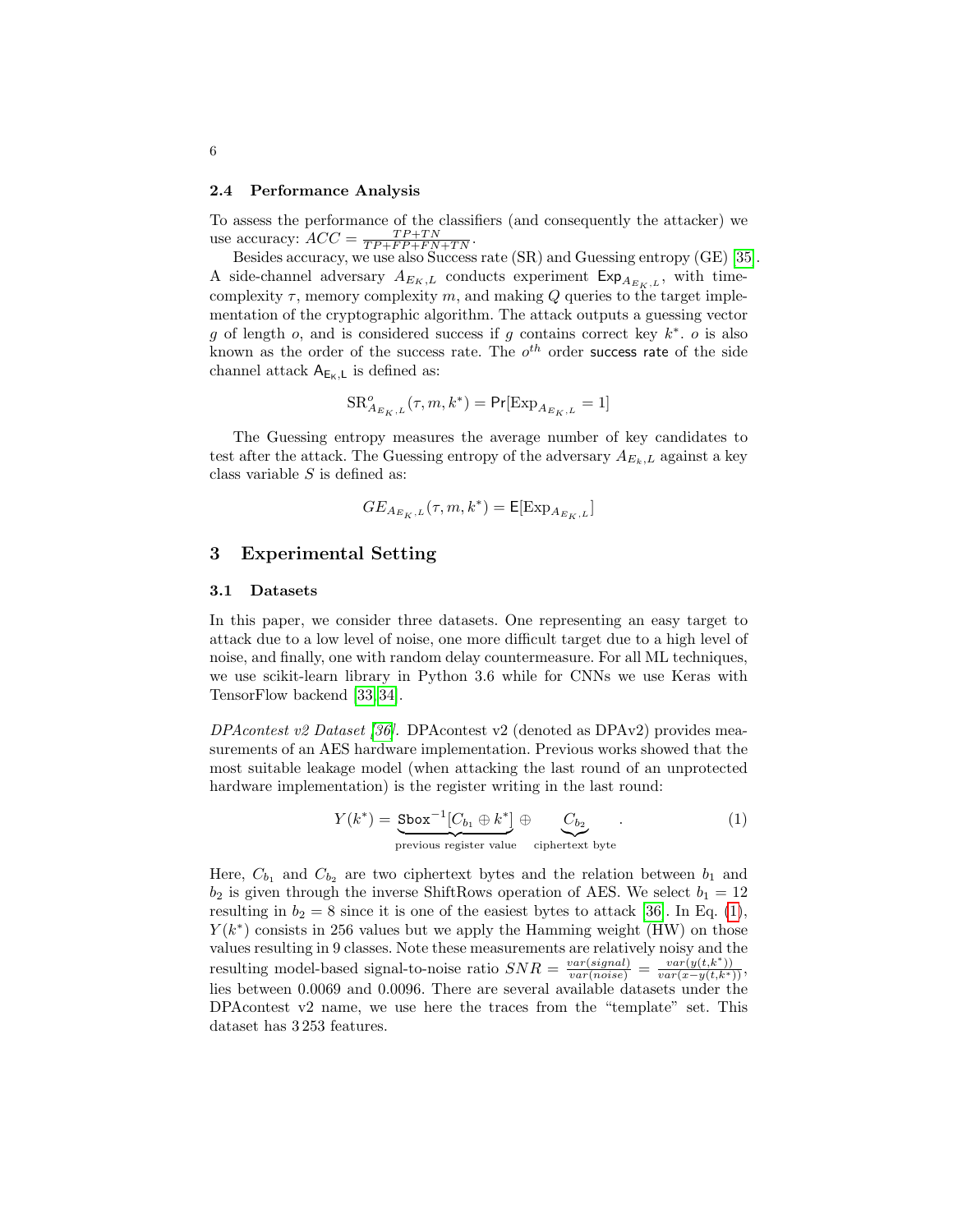DPAcontest  $\nu/4$  Dataset [\[37\]](#page-17-15). The second dataset we investigate gives measurements of a masked AES software implementation (denoted DPAv4) but since the mask is known, one can easily transform it into an unprotected scenario. Since it is a software implementation, the most leaking operation is not the register writing but the processing of the S-box operation and we attack the first round:

$$
Y(k^*) = \text{Sbox}[P_{b_1} \oplus k^*] \oplus \underbrace{M}_{\text{known mask}},
$$
\n(2)

where  $P_{b_1}$  is a plaintext byte and we choose  $b_1 = 1$ . Note that again we 9 classes scenarios corresponding to the Hamming weight of the output of S-box (as for DPAcontest v2). Compared to the measurements from the DPAv2, SNR here is much higher and lies between 0.1188 and 5.8577. For our experiments we start with a preselected window of 3 000 features from the original trace. Note that we maintain the lexicographical ordering (topology) of features after the feature selection (by lexicographical ordering we mean keeping the features in order they appear in measurements and not for instance sorting them in accordance to their relevance).

Random Delay Countermeasure Dataset As our last use case, we use a protected (i.e., with a countermeasure) software implementation of AES. The target smartcard is an 8-bit Atmel AVR microcontroller. The protection uses random delay countermeasure as described by Coron and Kizhvatov [\[38\]](#page-17-16). Adding random delays to the normal operation of a cryptographic algorithm has as an effect on the misalignment of important features, which in turns makes the attack more difficult to conduct. As a result, the overall SNR is reduced (the SNR has a maximum value of 0.0556). We mounted our attacks in the Hamming weight power consumption model against the first AES key byte, targeting the first S-box operation. This dataset has 50 000 traces with 3 500 features each. Note, this countermeasure has been shown to be prone to deep learning based sidechannel [\[19\]](#page-16-6). Random delay is quite often used countermeasure in commercial products, while not modifying the leakage order (like masking).

#### <span id="page-6-0"></span>3.2 Data Preparation and Parameter Tuning

We denote the training set size as  $Tr$ , validation set size as  $V$ , and testing set size as Te. Here,  $Tr + V + Te$  equals to the total set size S. We experiment with four sizes of  $S - [1000, 10000, 50000, 100000]$  $S - [1000, 10000, 50000, 100000]$  $S - [1000, 10000, 50000, 100000]$ <sup>5</sup>. The ratios for  $Tr, V$ , and  $Te$ equal  $50\% : 25\% : 25\%$ . All features are normalized into [0, 1] range.

When using ML techniques, we do not use the validation part but instead we use 5-fold cross-validation. In the 5-fold cross-validation, the original sample is first randomly partitioned into 5 equal sized subsets. Then, a single subsample is selected to validate the data while the remaining 4 subsets are used for training. The cross-validation process is repeated 5 times where each of the 5 subsamples

<span id="page-6-1"></span> $5$  For the Random delay dataset, we experiment with only the first three sizes since it has only 50 000 measurements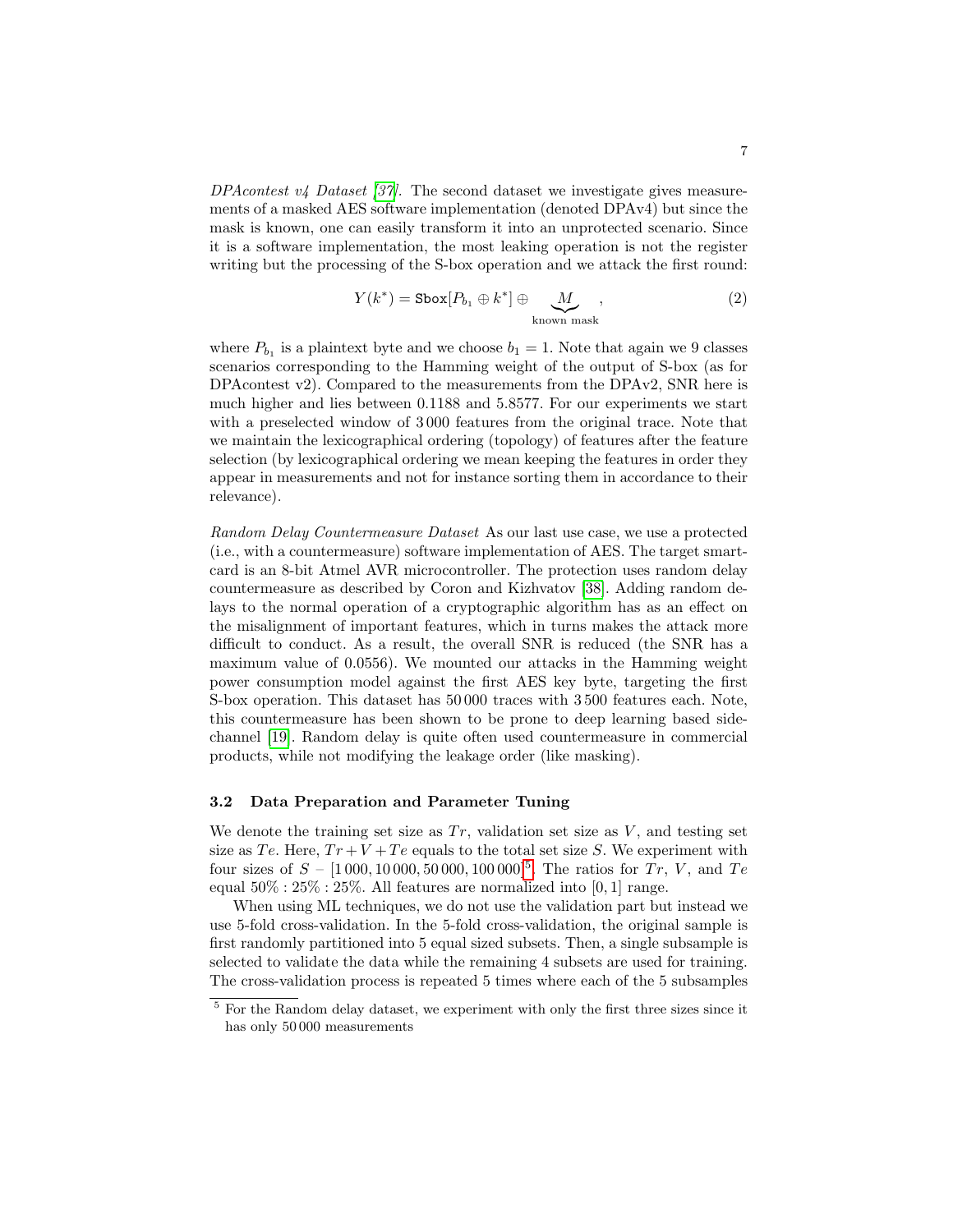is used once for validation. The obtained results are then averaged to produce an estimation. We select to conduct 5-fold cross-validation on the basis of the number of measurements belonging to the least populated class for the smallest dataset we use. Since the number of features is too large for ML techniques, we conduct feature selection where we take the 50 most important features where we keep the lexicographical ordering of selected features. We take 50 features for ML techniques since we use large datasets and the number of features is one of two factors (the second one being the number of measurements) comprising the time complexity for ML algorithms. Additionally, 50 features is also taken in the literature as the design choice [\[12,](#page-16-9) [14\]](#page-16-10). To select those features, we use Pearson correlation coefficient where we calculate it for the target class variables HW, which consists of categorical values that are interpreted as numerical values [\[39\]](#page-17-17):

$$
Pearson(x, y) = \frac{\sum_{i=1}^{N} ((x_i - \bar{x})(y_i - \bar{y}))}{\sqrt{\sum_{i=1}^{N} (x_i - \bar{x})^2} \sqrt{\sum_{i=1}^{N} (y_i - \bar{y})^2}}.
$$
(3)

For CNNs, we do not conduct cross-validation since it is too computationally expensive but rather additionally use the validation set, that serves as an indicator of early stopping to avoid overfitting.

In order to find the best hyperparameters, we tune the algorithms with respect to their most important parameters as described below:

- 1. The Naive Bayes has no parameters to tune.
- 2. For MLP, we tune the solver parameter that can be either *adam*, *lbfgs*, or sgd. Next, we tune activation function that can be either  $ReLU$  or  $Tanh$ , and the number and structure of hidden layers in MLP. The number of hidden layers is tuned in the range [2, 3, 4, 5, 6] and the number of neurons per layer in the range [10, 20, 30, 40, 50].
- 3. For XGBoost, we tune the learning rate and the number of estimators. For learning rate, we experiment with values [0.001, 0.01, 0.1, 1] and for the number of estimators with values of [100, 200, 400].
- 4. For Random forest, we tune the number of trees in the range [10, 50, 100, 200, 500], with no limit to the tree size.

When dealing with convolutional neural networks, in order to find the best fitting model, we optimized 13 hyperparameters: convolutional kernel size, pooling size, stride on convolutional layer, initial number of filters and neurons, learning rate, the number of convolutional/pooling/fully connected layers, type of activation function, optimization algorithm, and dropout on convolutional and fully connected layers. The hyperparameter optimization was implemented through a Random Search, where the details on possible parameter ranges are given in Table [1\)](#page-8-0).

We tune our CNN architecture for the DPAcontest v4 dataset. We use Softmax activation function in the classification layer combined with the Categorical Cross Entropy loss function. For regularization we use dropout on convolutional and fully connected layers while on the classification layer we use an activity L2 regularization. These regularization techniques help to avoid overfitting on the training set, which in turn help lower the bias of the model. The number of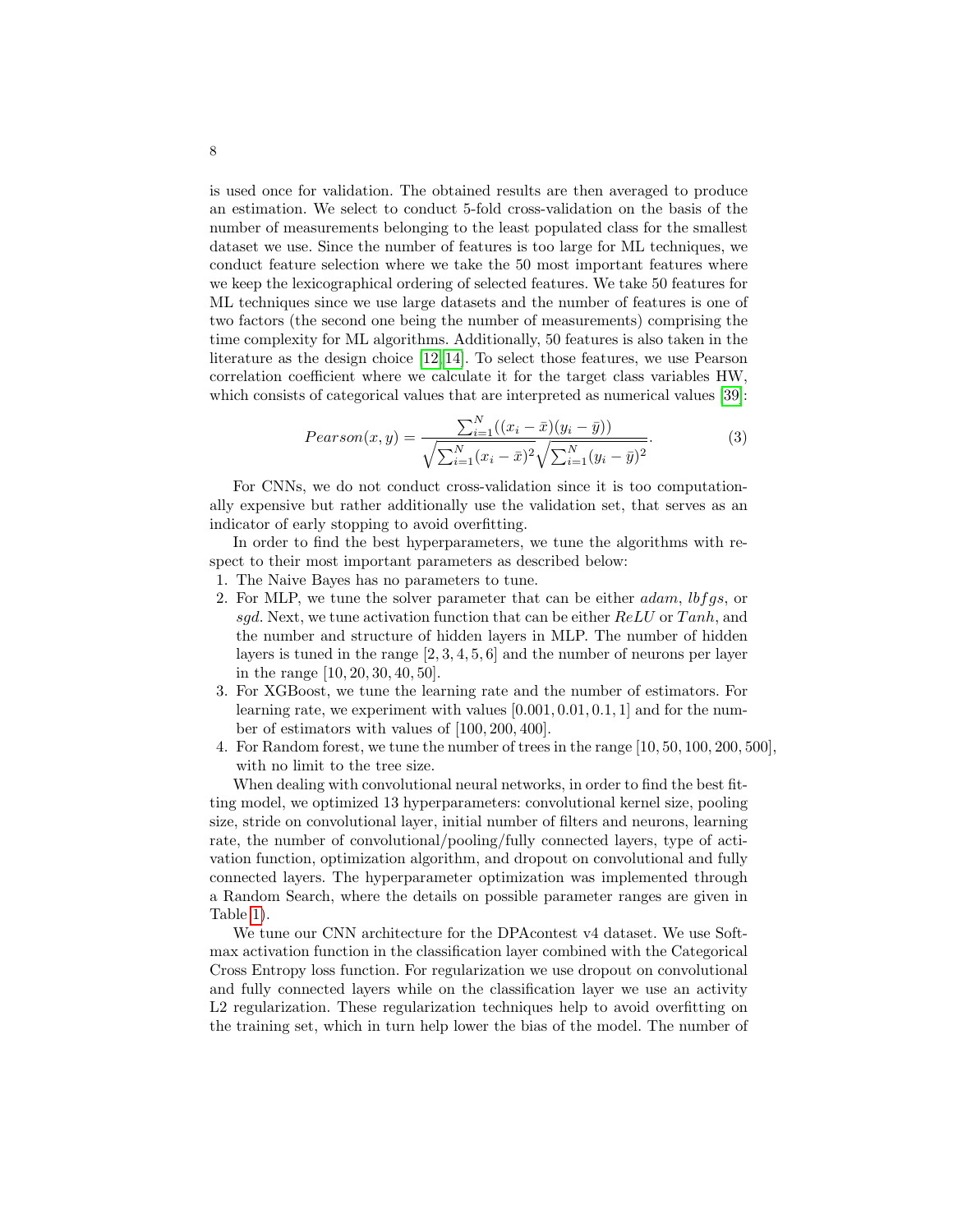<span id="page-8-0"></span>

| Hyperparameter                 | Value Range                    | Constraints                                                                            |
|--------------------------------|--------------------------------|----------------------------------------------------------------------------------------|
| Convolutional Kernel           | $k_{conv} \in [3, 20]$         |                                                                                        |
| Pooling Kernel                 | $k_{pool} \in [3, 20]$         | $k_{pool} \leq k_{conv}$                                                               |
| Stride                         | $s \in [1, 5]$                 | in pooling layers, $s = k_{pool} - 1$                                                  |
| $\#$ of Convolutional Layers   | $layers_{conv} \in [2, 6]$     |                                                                                        |
| $#$ of Pooling Layers          | $layers_{pool} \in [1, 5]$     | $layers_{pool} \leq layers_{conv}$                                                     |
| $\#$ of Fully-connected Layers | $layers_{fc} \in [0, 2]$       |                                                                                        |
| Initial $#$ of Activation Maps | $a \in [8, 32]$                | follows geometric progression with<br>ratio r = 2, for the # of layers <sub>conv</sub> |
| Initial $#$ of Neurons         | $n \in [128, 1024]$            | follows geometric progression with<br>ratio $r = 2$ , for the # of <i>layers</i> $f_c$ |
| Convolutional Layer Dropout    | $drop_{conv} \in [0.05, 0.10]$ |                                                                                        |
| Fully-connected Layer Dropout  | $drop_{fc} \in [0.10, 0.20]$   |                                                                                        |
| Learning Rate                  | $l \in [0.001, 0.012]$         | a learning rate scheduler was applied                                                  |
| <b>Activation Function</b>     | ReLU, ELU, SELU,               | the same for all layers                                                                |
|                                | LeakyReLU, PReLU               | except the last which uses Softmax                                                     |
|                                | Adam, Adamax, NAdam,           |                                                                                        |
| Optimization Algorithm         | Adadelta, Adagrad,             |                                                                                        |
|                                | SGD, RMSProp                   |                                                                                        |
|                                |                                |                                                                                        |

Table 1: Hyperparameters and their value ranges.

activation maps increases per layer, following a geometric progression with an initial value  $a = 16$  and a ratio  $r = 2$  (16, 32, 64, 128). The number of activation maps is optimized for GPU training. The network is composed of 4 convolutional layers and 4 pooling layers in between, followed by the classification layer. All convolutional layers use kernel size of 6 and stride 2 creating a number of activation maps for each layer. For pooling we use Average Pooling on the first pooling layer and Max Pooling on the rest, using kernel of size 4 and stride equals 3. The convolutional layers use "Scaled Exponential Linear Unit" (SELU) activation function, an activation function which induces self-normalizing properties and it was first introduced by [\[40\]](#page-17-18). We depict our architecture in Figure [1](#page-9-0) and give details about our it in Table [2.](#page-8-1)

<span id="page-8-1"></span>

|                   |                  |                         | Layer Output Shape Weight Shape Sub-Sampling Activation |             |
|-------------------|------------------|-------------------------|---------------------------------------------------------|-------------|
| conv(1)           | $1624 \times 16$ | $1 \times 16 \times 6$  | 2                                                       | SELU        |
| $average-pool(1)$ | $542 \times 16$  |                         | (4), 3                                                  |             |
| conv(2)           | 271 x 32         | $1 \times 32 \times 6$  | 2                                                       | SELU        |
| $max-pool(2)$     | $91 \times 32$   |                         | (4), 3                                                  |             |
| conv(3)           | $46 \times 64$   | $1 \times 64 \times 6$  | 2                                                       | <b>SELU</b> |
| $max-pool(3)$     | $16 \times 64$   |                         | (4), 3                                                  |             |
| conv(4)           | $8 \times 128$   | $1 \times 128 \times 6$ | $\overline{2}$                                          | SELU        |
| $max-pool(4)$     | $3 \times 128$   |                         | (4), 3                                                  |             |
| fc-output         | 9                | $384 \times 9$          |                                                         | Softmax     |

Table 2: Developed CNN architecture.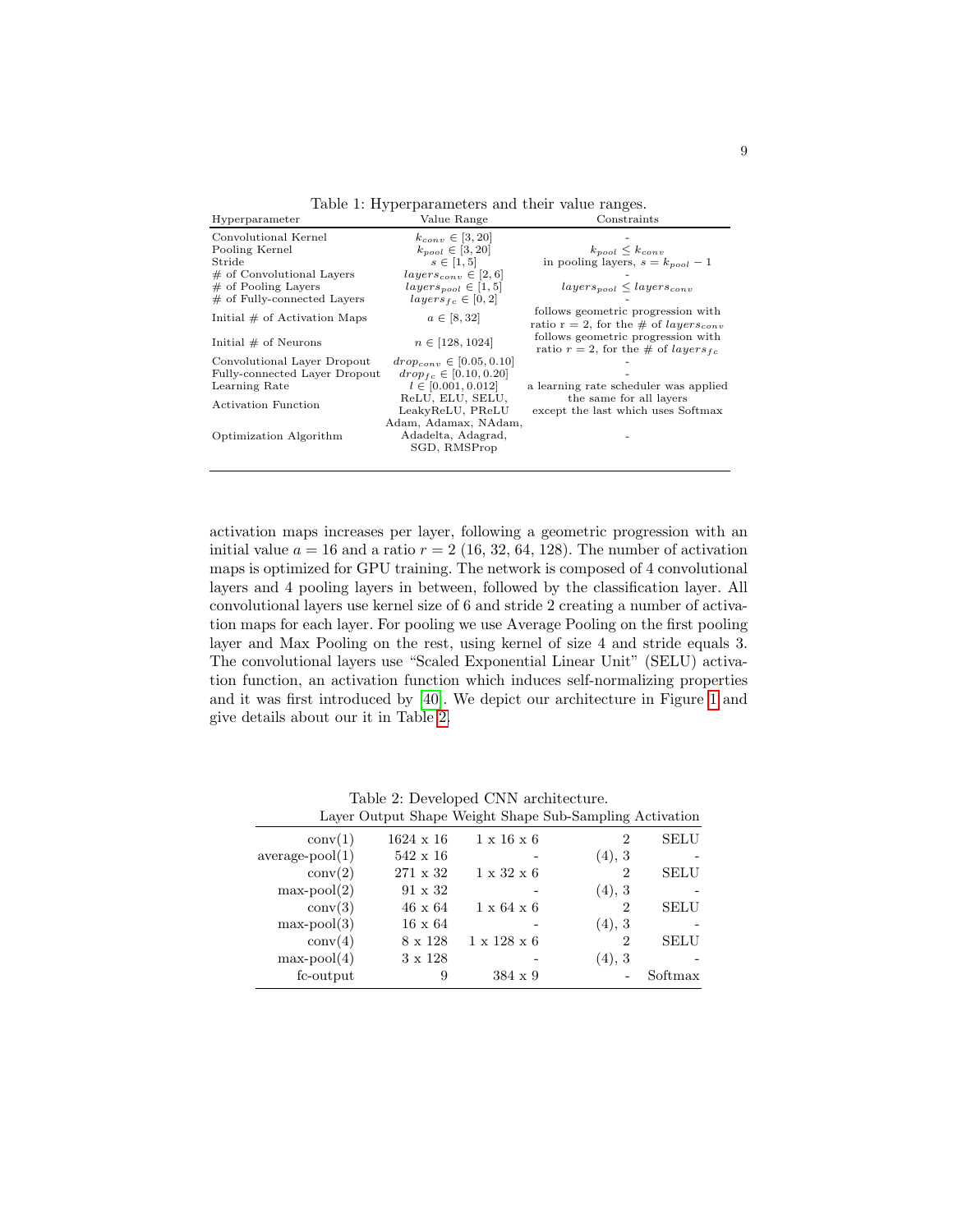<span id="page-9-0"></span>

Fig. 1: The developed CNN architecture. The simplified figure illustrates the applied architecture. The yellow rectangular blocks indicate 1-dimensional convolution layer, and the blue blocks indicate pooling layers. The first light blue block indicates average pooling, which is different from the other max pooling blocks. After the flattening of every trailing spatial dimensions into a single feature dimension, we apply a fully-connected layer for classification.

## 4 Results

It has been already established that accuracy is often not sufficient performance metric in SCA context but something like the key enumeration should be used to really assess the performance of classifiers [\[13,](#page-16-11) [19\]](#page-16-6). The problem with accuracy is most pronounced in imbalanced scenarios since high accuracy can just mean that the classifier classified all measurements into the dominant class (i.e., the one with the most measurements). This phenomenon is well-known in machine learning community. Since we consider in our experiments the Hamming weight model, we have imbalanced data where HW class 4 is the most represented one. In fact, on average HW4 is 70 times more represented than HW0 or HW8. Consequently, a classifier assigning all measurements into HW4 will have a relatively good accuracy  $(70/256 \approx 27.3\%)$  but will not be useful in SCA context. To denote such cases, we depict the corresponding accuracies in cells with gray color.

Before presenting results, we briefly address the fact that we do not use template attack. The decision for this is based on previous works as listed in Section [1](#page-0-0) where it is shown that machine learning and deep learning can outperform TA. Consequently, we keep our focus here only on techniques coming from machine learning domain.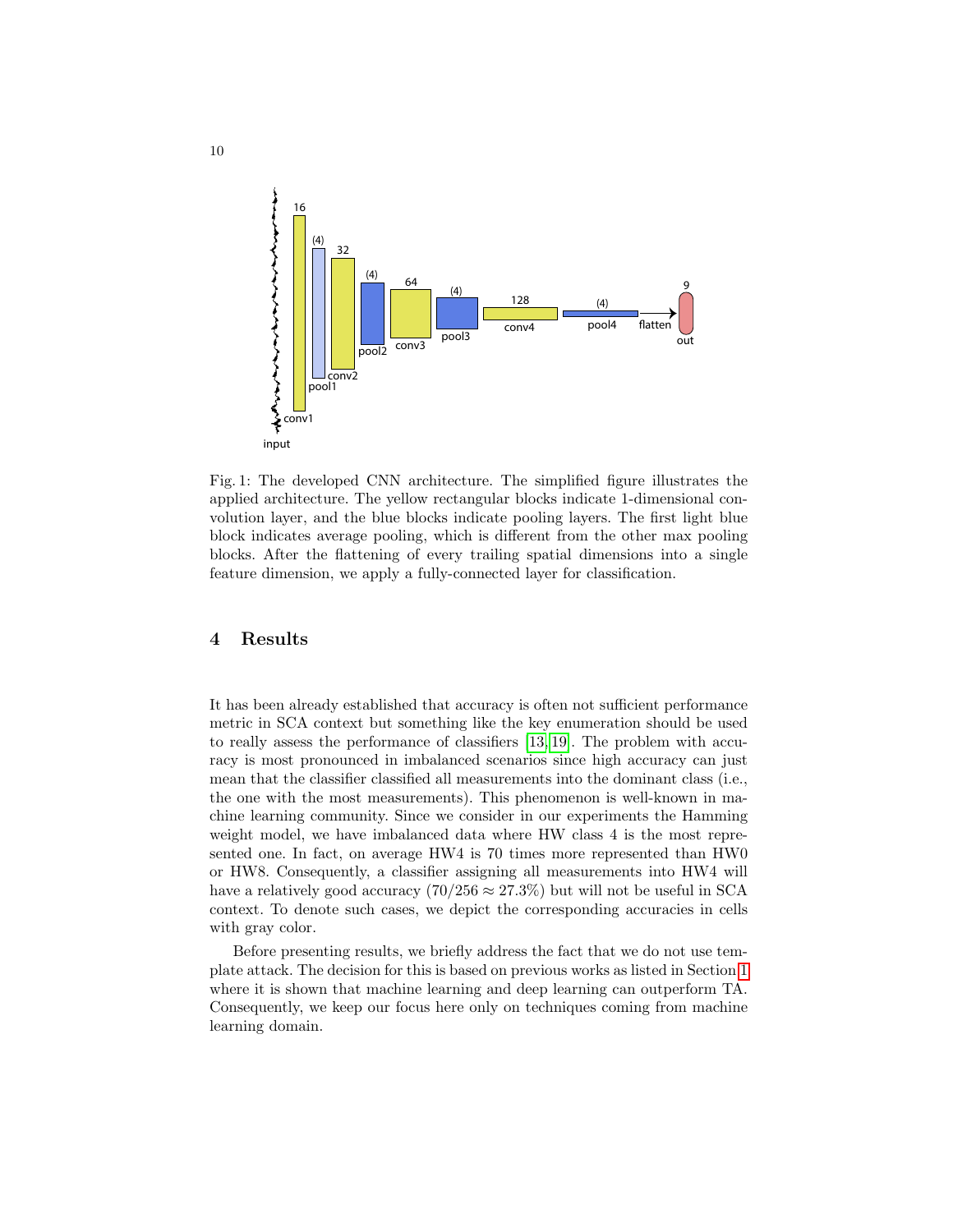#### 4.1 Accuracy

In Table [3,](#page-10-0) we give results for DPAcontest v4 dataset when considering 50 most important features. First, we can observe that none of the techniques have problems with obtaining high accuracy values. In fact, we notice a steady increase in the accuracy values as we add more measurements into the training/testing process. By comparing the methods simply by the accuracy score, we see that XGBoost reaches the highest performance, followed closely by Random forest. When considering CNN, we see that only Naive Bayes is resulting in smaller accuracies. Interestingly, when considering 1 000 measurements scenario, we see that CNN actually has by far the best accuracy. We believe this to be due to a combination of a small number of measurements and a small number of features. For larger number of measurements, CNN also needs more features in order to train a strong model.

<span id="page-10-0"></span>Table 3: Testing results, DPAcontest v4, 50 features

| Dataset size NB |      | MLP. | XGBoost RF |      | <b>CNN</b> |  |
|-----------------|------|------|------------|------|------------|--|
| 1 0 0 0         | 37.6 | 44.8 | 52         | 49.2 | 60.4       |  |
| 10 000          | 65.2 | 81.3 | 79.7       | 82.4 | 77.2       |  |
| 50 000          | 64.1 | 86.8 | 88.8       | 87.9 | 81.4       |  |
| 100 000         | 66.5 | 91   | 92.1       | 90.3 | 84.5       |  |

In Table [4,](#page-11-0) we present results for DPAcontest v2 with 50 features. As observed in related work (e.g., [\[13,](#page-16-11) [18,](#page-16-5) [19\]](#page-16-6)) DPAcontest v2 is a difficult dataset for profiled attacks. Indeed, we can see that for instance, CNN always assigns all measurements into class HW4. Additionally, although MLP does not assign all the measurements into HW4, by examining confusion matrices we see that the prevailing number of measurements is actually in that class, with only few ones belonging to HW3 and HW 5. Finally, we see that the best performing technique is XGBoost where the confusion matrix reveals that even when the accuracy for XGBoost is similar as assigning all measurements into HW4, the algorithm is actually able to correctly classify examples of several classes. Since for this dataset we have the same imbalanced scenario as for DPAcontest v4, we can assume that the combination of the high noise and imbalancedness represent the problem for CNN. What is more, our experiments indicate that with this dataset, the more complex the architecture the easier to assign all classes into HW4. Consequently, simpler architectures work better as there is not enough expressive power in the network to learn perfectly the training set. For this reason, the CNN architecture used in [\[18\]](#page-16-5) works better for DPAcontest v2 since it is much simpler than the CNN architecture we use here.

Finally, in Table [5,](#page-11-1) we five results for the Random delay dataset with 50 features. There, we observe that the accuracies are similar to the case of DPAcontest v2 but here we do not have such pronounced problems with assigning all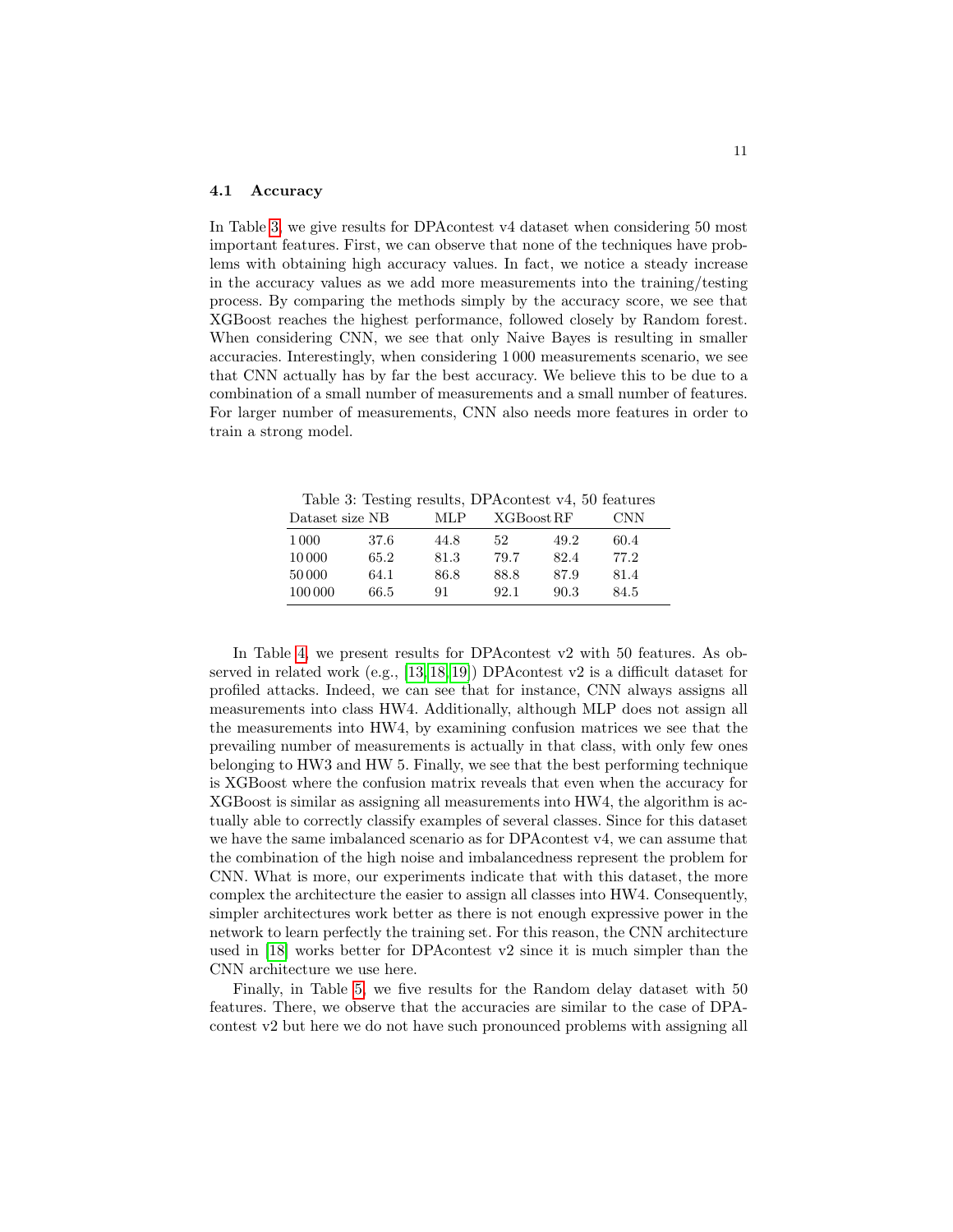|  |  | Table 4: Testing results, DPA contest v2, 50 features |  |
|--|--|-------------------------------------------------------|--|
|  |  |                                                       |  |

<span id="page-11-0"></span>

| Dataset size NB |      | MLP  | XGBoost RF |      | CNN  |
|-----------------|------|------|------------|------|------|
| 1 000           | 14.4 | 28.8 | 28.8       | 25.6 | 28.8 |
| 10 000          | 10.6 | 28.3 | 27.3       | 25.8 | 28.2 |
| 50 000          | 12   | 26.6 | 26.6       | 25.3 | 26.7 |
| 100 000         | 11.7 | 27.1 | 27.1       | 25.8 | 27.1 |

<span id="page-11-1"></span>measurements into HW4. In fact, we see that behavior in only one case – CNN with 50 000 measurements.

Table 5: Testing results, Random delay, 50 features

| Dataset size NB |      | MLP  | XGBoost RF |      | CNN  |
|-----------------|------|------|------------|------|------|
| 1 0 0 0         | 20   | 22   | 27.32      | 26.8 | 21.2 |
| 10 000          | 22   | 26.7 | 24.9       | 27   | 28.2 |
| 50 000          | 25.6 | 27.6 | 26.3       | 26.9 | 27.1 |

One could ask why setting the limit to only 50 features. For many machine learning techniques, the complexity rises drastically with the increase in the number of features. Coupling that with a large number of measurements and we soon arrive to a situation where machine learning is simply to slow for practical evaluations. This is especially pronounced since only a few algorithms have optimized versions (e.g., supporting multi-core and/or GPU computation). For CNN we do not have such limiting factors. In fact, modern implementations of deep learning architectures like CNNs enable us to work with thousands of features and millions of measurements. Consequently, in Table [6,](#page-12-0) we depict results for all three considered datasets when using all available features. For DPAcontest v4, we see improvements in accuracy in all cases, where for cases with more measurements we see drastic improvements. It is especially interesting to consider cases with 50 000 and 100 000 measurements where we reach more than 95% accuracy. These results confirm our intuition that CNN needs many features (and not only many measurements) to reach high accuracies. For DPAcontest v2, we see no difference when using 50 features or all features. This, although disappointing is expected: if our architecture was already too complex when using only 50 features, adding more features does not make it simpler. Finally, when considering the Random delay dataset, we see that the accuracies for two smaller dataset sizes decrease while the accuracy for 50 000 measurements increases where we do not see that all measurements are assigned to HW4. Again, this is a clear sign that when working with more complex datasets, having more features helps but only if it is accompanied with the increase in the number of measurements.

Naturally, a question can be made whether it is really necessary to use DL for such a small increase in accuracy when compared with much computation-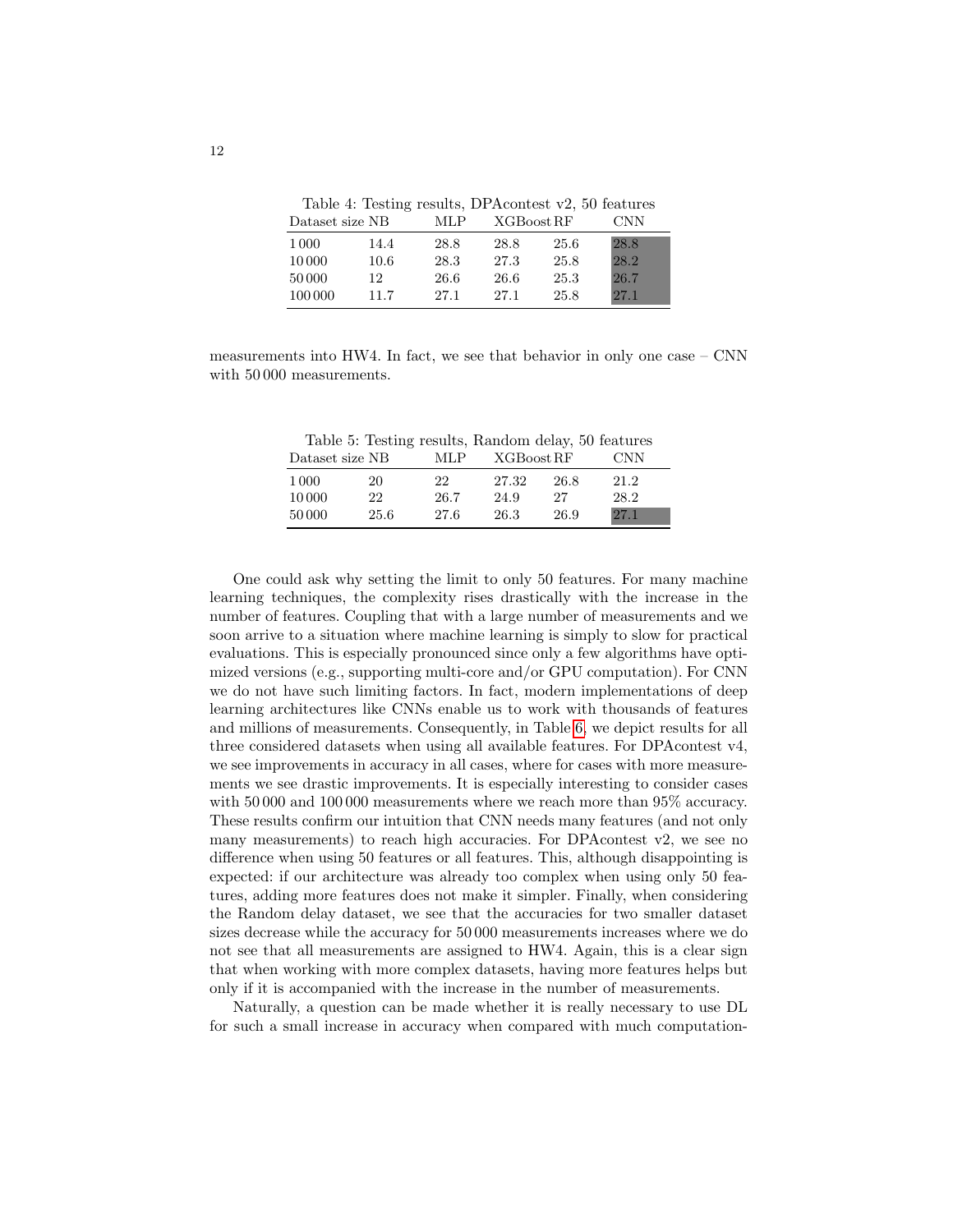<span id="page-12-0"></span>

| Table 6: Testing results for CNN, all features  |  |  |
|-------------------------------------------------|--|--|
| Dataset size DPA contest DPA contest Random de- |  |  |

|         | v4   | v2   | lay  |  |
|---------|------|------|------|--|
| 1 0 0 0 | 60.8 | 28.8 | 20.3 |  |
| 10 000  | 92.7 | 22.6 | 20.2 |  |
| 50 000  | 97.4 | 22.3 | 28   |  |
| 100 000 | 96.2 | 27.1 |      |  |

ally simpler techniques given in Table ??. Still, we need to note that while for DL having 100 000 measurements is not considered as a large dataset, we are approaching the limits for SVM since there the train complexity rises in cube power with the number of examples. To conclude, based on presented results, we clearly see cases where CNNs offer advantages over other machine learning techniques but we note there are cases where the opposite is true.

## 4.2 Success Rate and Guessing Entropy

Figure [2](#page-13-0) gives the guessing entropy of all three datasets and the success rate for DPAcontest v4 when using 50 000 data samples in total. One can see from Fig. [2a](#page-13-0) and [2a](#page-13-0) that the correct secret key is found for nearly all methods already using less than 10 traces. Interestingly, we see that the CNN architecture that uses all the features is less successful than the one using only 50 features, which is opposite from the results on the basis of accuracy. The most efficient techniques are MLP and XGBoost, but for this scenario we see that even a simple method like Naive Bayes is more than enough. For DPAcontest v2 we see that NB is performing more efficient than all other methods. This could be due to a fact that other methods are more prone to classify most of the measurements into HW class 4 and thus do not contribute significant information to recover the secret key. For the Random delay dataset we observe that NB, XGBoost, and RF are the most efficient methods.

## 5 Discussion and Future Work

We start this section with a small experiment. Consider for example the DPAv4 dataset with all features and 10 000 measurements. Note that the measurements are given in a form to keep the original topology (ordering of features) as much as possible. One reason why CNNs are so successful in image classification is because they are able to maintain the topology, i.e., shuffling features in an image would results in a wrong classification. We do exactly that: we shuffle the features uniformly at random. Running our CNN architecture on such a dataset results in test accuracy of 91.2%, which is only 1.5% worse than with unshuffled features. If we run the same experiment for DPAcontest v2 and Random delay, we see no change or even an increase of 2.7% in accuracy, respectively. Consequently, we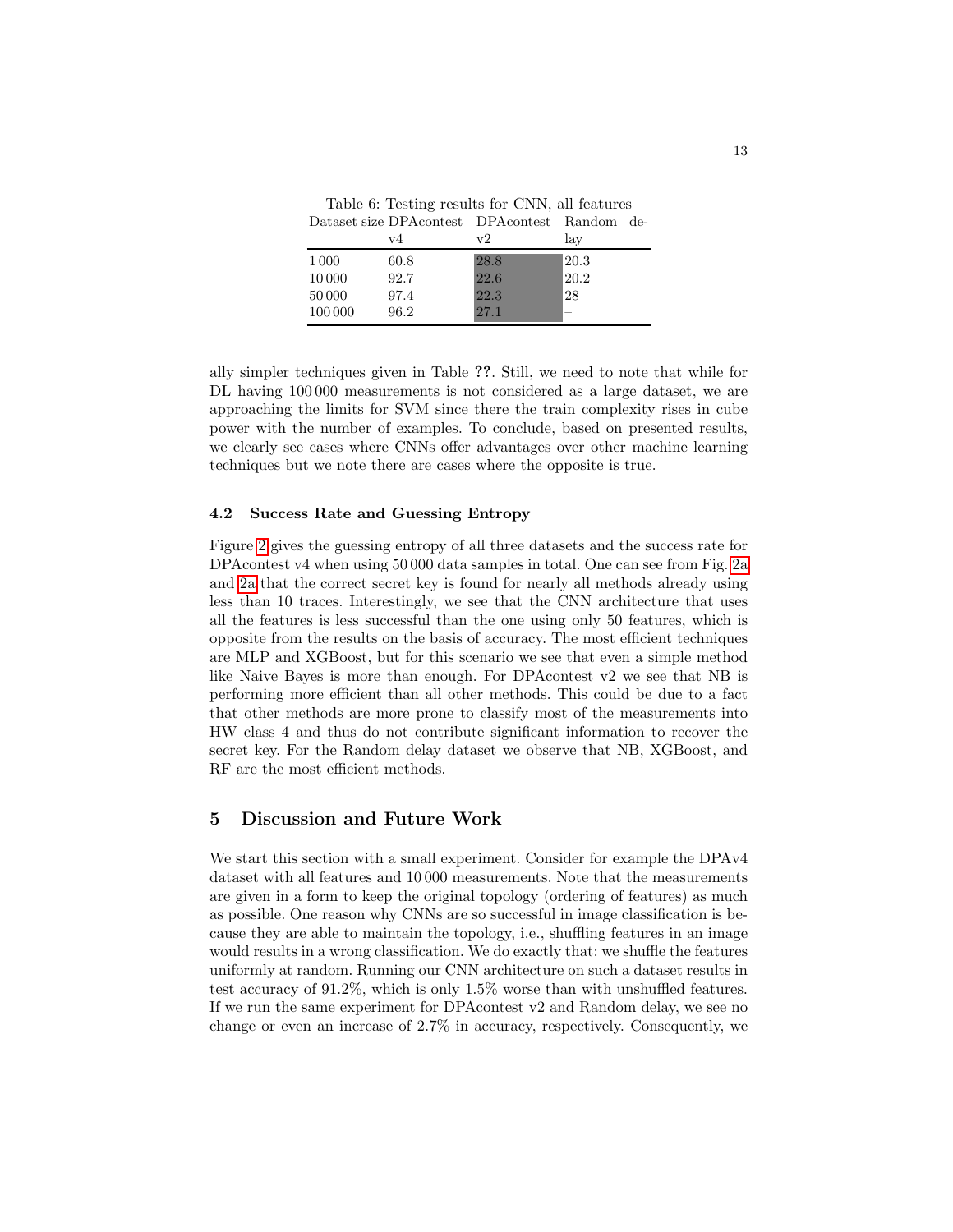<span id="page-13-0"></span>

Fig. 2: Side-channel metrics, 50 000 dataset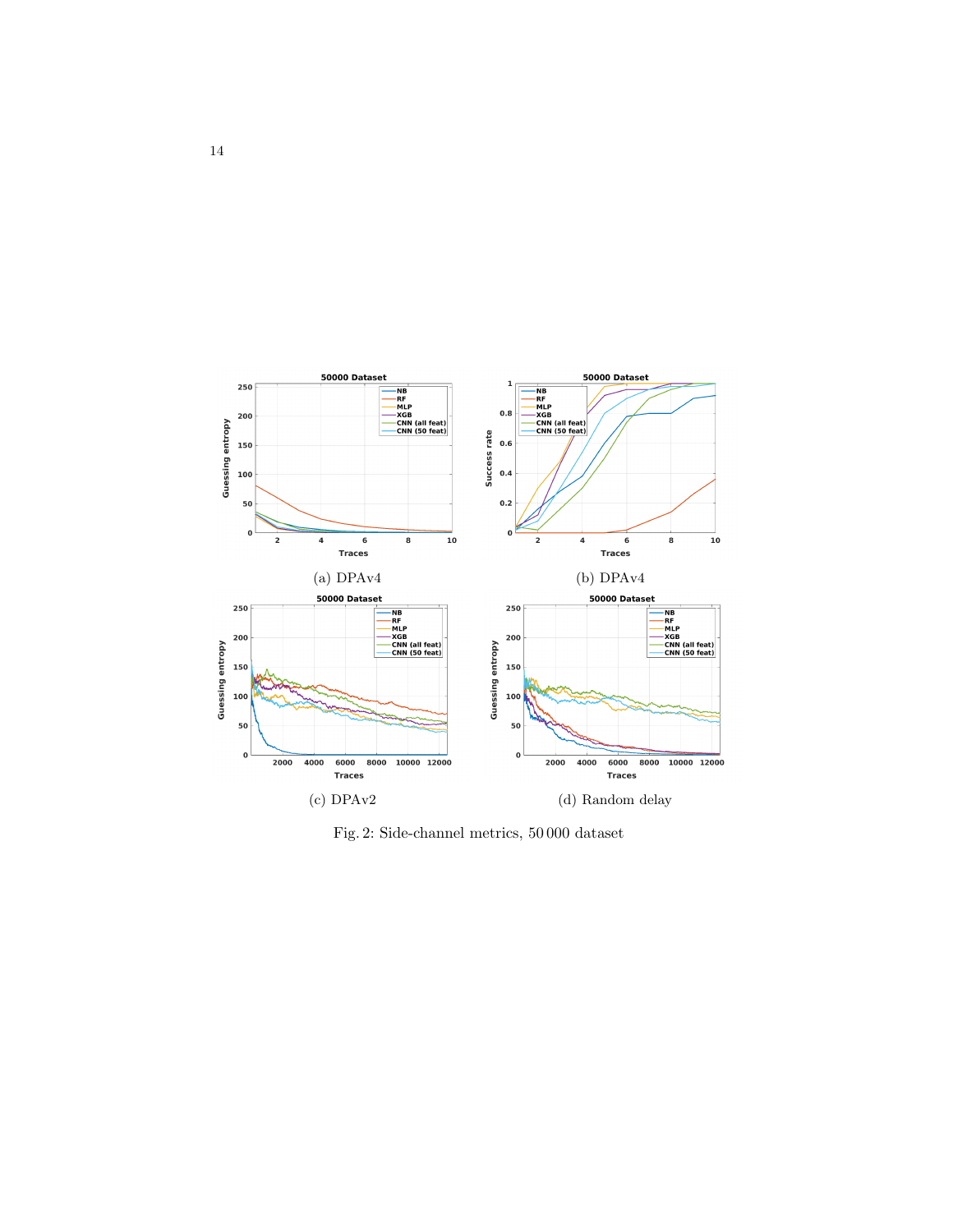observe that the ordering of features does not negatively influence the successfulness of CNNs in SCA domain. This suggests that the topology preservation of CNNs is maybe not needed for SCA, which would mean we should not keep our focus solely on CNNs but to consider other deep learning techniques as well. These observations are also in accordance with results obtained with MLP in [\[42\]](#page-18-0) Naturally, CNNs also have the implicit feature selection part. It is possible that current good results on SCA stem from that, which would in turn mean we could use separate feature selection and classification to the same goal.

When considering deep learning architectures, and more specifically their sizes, a valid question is whether the architectures currently used in SCA are really deep. For instance, Cagli et al. mention their architecture as being "quite deep CNN architecture" but if we compare that with the state-of-the-art CNNs architectures used today, we see striking difference. The current "best" architecture for image classification called ResNet has 152 hidden layers [\[43\]](#page-18-1). Our architectures look very shallow compared to that. Naturally, the question is if we even need such deep architectures, and if the answer is no, then maybe computationally simpler machine learning techniques could be a good alternative.

We do not need to investigate only the deep learning part. As Cagli et al. showed, using smart preprocessing (e.g., data augmentation) can bring more striking increase in the performance than by changing the network architecture [\[19\]](#page-16-6). Machine learning domain is extensively using various data augmentation techniques for years and there is no reason why some of those, more general methods could not be used in SCA. Additionally, we must mention that data augmentation is not limited to deep learning and it would be interesting to see what would happen if SCA-specific data augmentation would be used with other, simpler machine learning techniques.

Finally, in this paper we do not consider masked implementations, which could be the case where convolutional neural networks outperform other techniques. Still, when considering the related work it is not so clear whether this is a trait of CNNs or simply deep architectures [\[19,](#page-16-6) [42\]](#page-18-0).

When discussing the results on a more general level, we can observe some trends.

- 1. The number of measurements and number of features are connected and that simply increasing one quantity without the other does not guarantee an improvement in performance.
- 2. The level of noise in conjunction with highly imbalanced data seem to affect CNN more than some simpler machine learning techniques. Naturally, to reduce the level of noise, it is possible to use various forms of preprocessing and to reduce the imbalancedness, a simple solution is to undersample the most represented classes. This could be problematic in scenarios where we require a large number of measurements (but are for instance limited in the amount we can acquire) since undersampling will drastically reduce the number of measurements we have at our disposal.
- 3. As a measure of performance in all algorithms, we use accuracy. When comparing the performance on the basis of accuracy vs guessing entropy, we can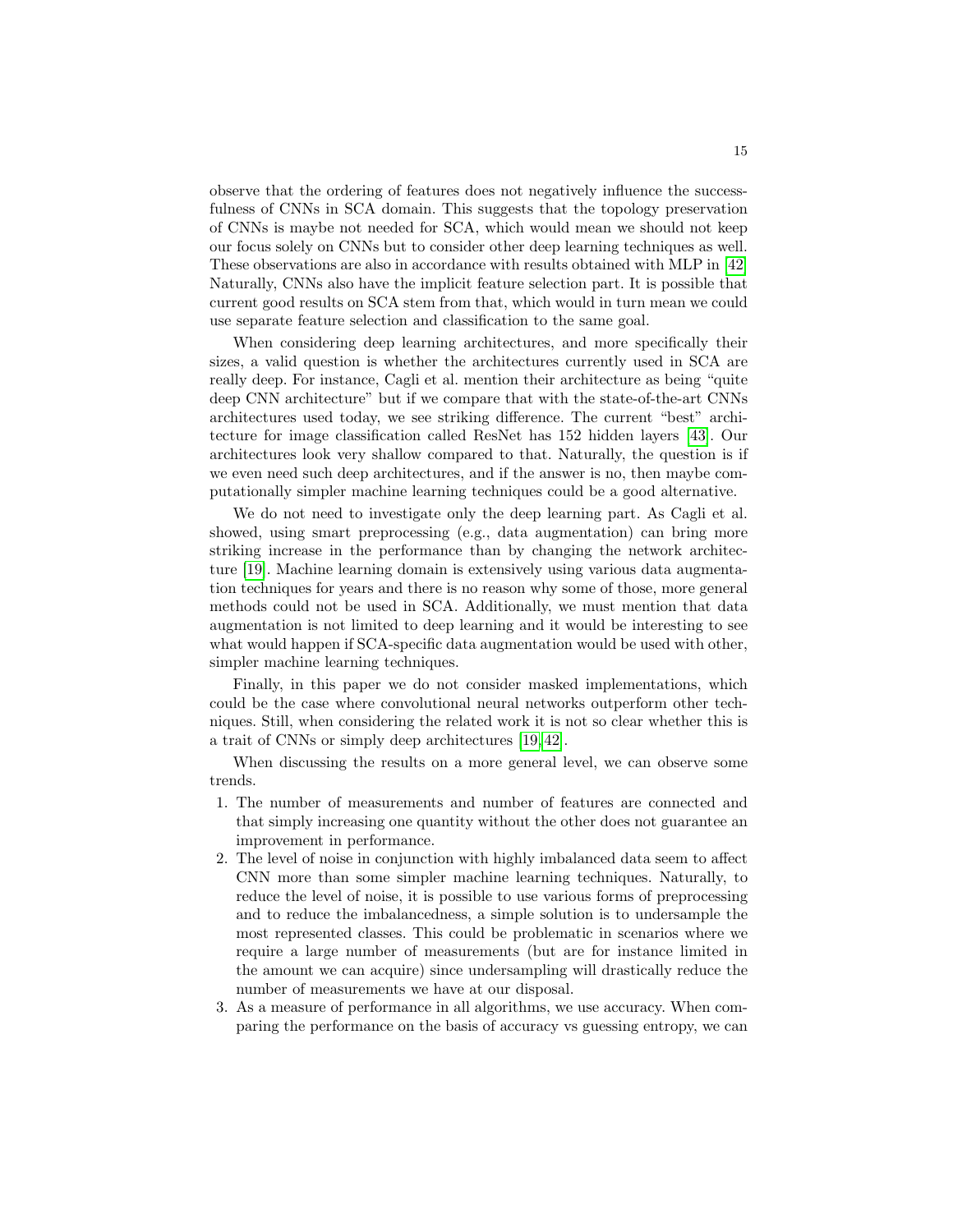see there are differences and cases when accuracy cannot be used as a definitive measure of performance. Still, our results do not indicate that any of tested algorithms is less sensitive to this problem.

- 4. CNNs are more difficult to train and have more parameters than some other (simpler) machine learning techniques. This makes it a challenging decision whether it is beneficial to invest more resources into tuning for a probably small improvement in the performance.
- 5. We see that one trained CNN architecture for a specific dataset is suboptimal on some other dataset. This indicates that the obtained models are not easily transferable across scenarios, which even more raises the concern about the computational costs vs. potential performance gains.

# 6 Conclusions

In this paper, we consider a number of scenarios for profiled SCA and we compare the performance of several machine learning algorithms. Recently, very good results obtained with convolutional neural networks suggested them to be a method of choice when conducting profiled SCA. Our results show that CNNs are able to perform very well but the same could be said for other machine learning techniques. We see a direct advantage for CNN architectures over machine learning techniques only for cases where the level of noise is low, the number of measurements is large, and the number of features is high. In other cases, our findings suggest that machine learning is able to perform on a similar level (with much smaller computational cost) or even surpass CNNs. When considering the guessing entropy metric, the results favor methods like Random forest and XG-Boost, which is a clear indication more experiments are needed to properly assess the strengths of convolutional neural networks. As discussed in previous sections, there are many possible research directions one could follow, which will in the end bring more cohesion to the area and more confidence in the obtained results.

## References

- <span id="page-15-0"></span>1. Ronen, E., Shamir, A., Weingarten, A., O'Flynn, C.: Iot goes nuclear: Creating a zigbee chain reaction. In: 2017 IEEE Symposium on Security and Privacy, SP 2017, San Jose, CA, USA, May 22-26, 2017, IEEE Computer Society (2017) 195–212
- <span id="page-15-1"></span>2. Chari, S., Rao, J.R., Rohatgi, P.: Template Attacks. In: CHES. Volume 2523 of LNCS., Springer (August 2002) 13–28 San Francisco Bay (Redwood City), USA.
- <span id="page-15-2"></span>3. Heuser, A., Rioul, O., Guilley, S.: Good is Not Good Enough — Deriving Optimal Distinguishers from Communication Theory. In Batina, L., Robshaw, M., eds.: CHES. Volume 8731 of Lecture Notes in Computer Science., Springer (2014)
- <span id="page-15-3"></span>4. Lerman, L., Poussier, R., Bontempi, G., Markowitch, O., Standaert, F.: Template attacks vs. machine learning revisited (and the curse of dimensionality in side-channel analysis). In Mangard, S., Poschmann, A.Y., eds.: Constructive Side-Channel Analysis and Secure Design - 6th International Workshop, COSADE 2015, Berlin, Germany, April 13-14, 2015. Revised Selected Papers. Volume 9064 of Lecture Notes in Computer Science., Springer (2015) 20–33

16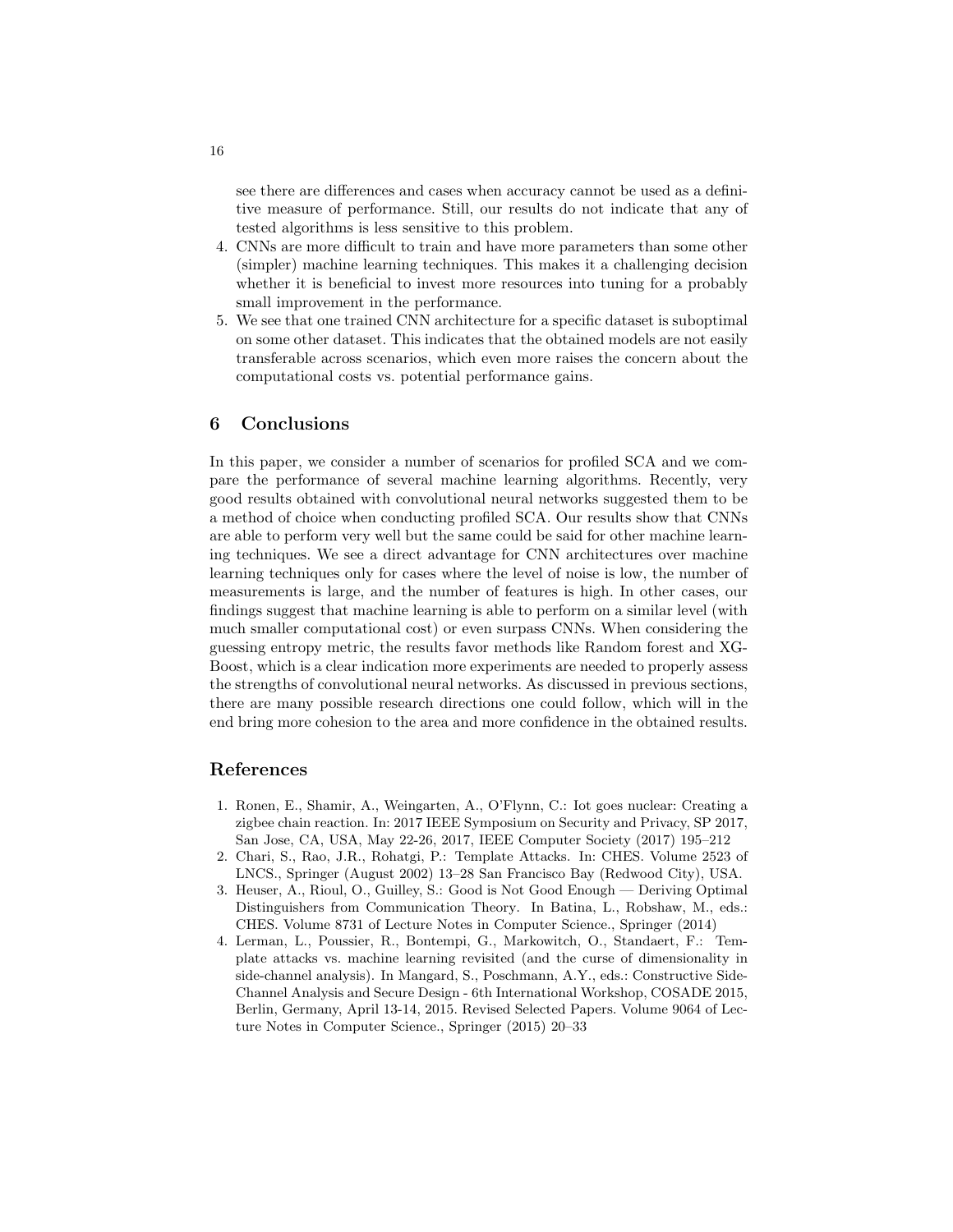- <span id="page-16-0"></span>5. Schindler, W., Lemke, K., Paar, C.: A Stochastic Model for Differential Side Channel Cryptanalysis. In LNCS, ed.: CHES. Volume 3659 of LNCS., Springer (Sept 2005) 30–46 Edinburgh, Scotland, UK.
- <span id="page-16-1"></span>6. Choudary, O., Kuhn, M.G.: Efficient template attacks. In Francillon, A., Rohatgi, P., eds.: Smart Card Research and Advanced Applications - 12th International Conference, CARDIS 2013, Berlin, Germany, November 27-29, 2013. Revised Selected Papers. Volume 8419 of LNCS., Springer (2013) 253–270
- <span id="page-16-2"></span>7. Mitchell, T.M.: Machine Learning. 1 edn. McGraw-Hill, Inc., New York, NY, USA (1997)
- <span id="page-16-3"></span>8. Heuser, A., Zohner, M.: Intelligent Machine Homicide - Breaking Cryptographic Devices Using Support Vector Machines. In Schindler, W., Huss, S.A., eds.: COSADE. Volume 7275 of LNCS., Springer (2012) 249–264
- 9. Hospodar, G., Gierlichs, B., De Mulder, E., Verbauwhede, I., Vandewalle, J.: Machine learning in side-channel analysis: a first study. Journal of Cryptographic Engineering 1 (2011) 293–302 10.1007/s13389-011-0023-x.
- 10. Lerman, L., Bontempi, G., Markowitch, O.: Power analysis attack: An approach based on machine learning. Int. J. Appl. Cryptol. 3(2) (June 2014) 97–115
- 11. Lerman, L., Bontempi, G., Markowitch, O.: A machine learning approach against a masked AES - Reaching the limit of side-channel attacks with a learning model. J. Cryptographic Engineering 5(2) (2015) 123–139
- <span id="page-16-9"></span>12. Lerman, L., Medeiros, S.F., Bontempi, G., Markowitch, O.: A Machine Learning Approach Against a Masked AES. In: CARDIS. Lecture Notes in Computer Science, Springer (November 2013) Berlin, Germany.
- <span id="page-16-11"></span>13. Picek, S., Heuser, A., Guilley, S.: Template attack versus bayes classifier. Journal of Cryptographic Engineering 7(4) (Nov 2017) 343–351
- <span id="page-16-10"></span>14. Gilmore, R., Hanley, N., O'Neill, M.: Neural network based attack on a masked implementation of aes. In: 2015 IEEE International Symposium on Hardware Oriented Security and Trust (HOST). (May 2015) 106–111
- 15. Heuser, A., Picek, S., Guilley, S., Mentens, N.: Lightweight ciphers and their sidechannel resilience. IEEE Transactions on Computers  $\mathbf{PP}(99)$  (2017) 1–1
- 16. Heuser, A., Picek, S., Guilley, S., Mentens, N.: Side-channel analysis of lightweight ciphers: Does lightweight equal easy? In: Radio Frequency Identification and IoT Security - 12th International Workshop, RFIDSec 2016, Hong Kong, China, November 30 - December 2, 2016, Revised Selected Papers. (2016) 91–104
- <span id="page-16-4"></span>17. Picek, S., Heuser, A., Jovic, A., Ludwig, S.A., Guilley, S., Jakobovic, D., Mentens, N.: Side-channel analysis and machine learning: A practical perspective. In: 2017 International Joint Conference on Neural Networks, IJCNN 2017, Anchorage, AK, USA, May 14-19, 2017. (2017) 4095–4102
- <span id="page-16-5"></span>18. Maghrebi, H., Portigliatti, T., Prouff, E.: Breaking cryptographic implementations using deep learning techniques. In: Security, Privacy, and Applied Cryptography Engineering - 6th International Conference, SPACE 2016, Hyderabad, India, December 14-18, 2016, Proceedings. (2016) 3–26
- <span id="page-16-6"></span>19. Cagli, E., Dumas, C., Prouff, E.: Convolutional neural networks with data augmentation against jitter-based countermeasures - profiling attacks without preprocessing. In: Cryptographic Hardware and Embedded Systems - CHES 2017 - 19th International Conference, Taipei, Taiwan, September 25-28, 2017, Proceedings. (2017) 45–68
- <span id="page-16-7"></span>20. Wolpert, D.H.: The Lack of a Priori Distinctions Between Learning Algorithms. Neural Comput. 8(7) (October 1996) 1341–1390
- <span id="page-16-8"></span>21. Bellman, R.E.: Dynamic Programming. Dover Publications, Incorporated (2003)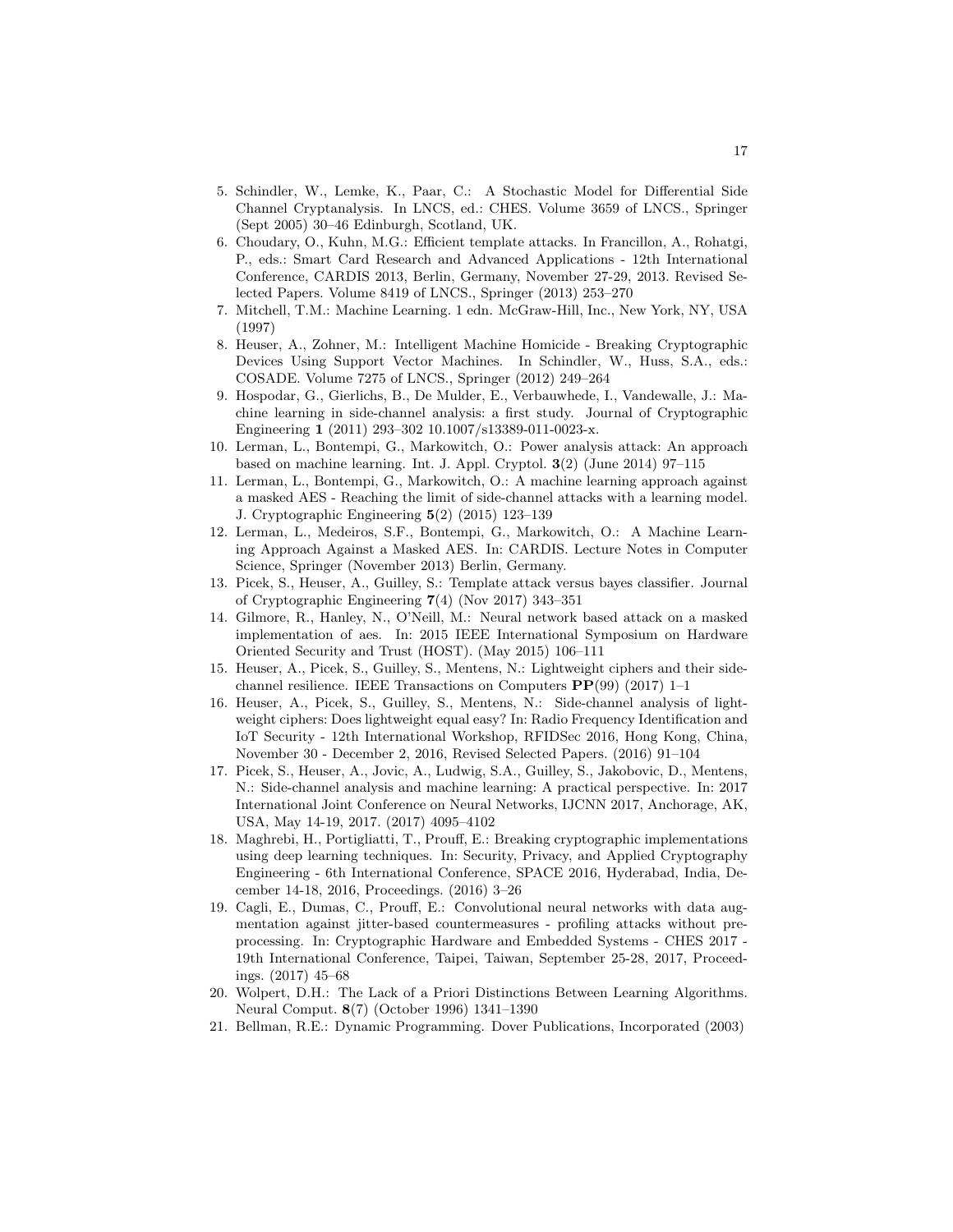- <span id="page-17-0"></span>22. Hughes, G.: On the mean accuracy of statistical pattern recognizers. IEEE Transactions on Information Theory  $14(1)$  (1968) 55–63
- <span id="page-17-1"></span>23. Hornik, K.: Approximation capabilities of multilayer feedforward networks. Neural Networks 4(2) (1991) 251 – 257
- <span id="page-17-2"></span>24. Friedman, N., Geiger, D., Goldszmidt, M.: Bayesian Network Classifiers. Machine Learning 29(2) (1997) 131–163
- <span id="page-17-3"></span>25. Collobert, R., Bengio, S.: Links Between Perceptrons, MLPs and SVMs. In: Proceedings of the Twenty-first International Conference on Machine Learning. ICML '04, New York, NY, USA, ACM (2004) 23–
- <span id="page-17-4"></span>26. Friedman, J.H.: Greedy function approximation: A gradient boosting machine. Annals of Statistics 29 (2000) 1189–1232
- <span id="page-17-5"></span>27. Chen, T., Guestrin, C.: Xgboost: A scalable tree boosting system. CoRR abs/1603.02754 (2016)
- <span id="page-17-6"></span>28. Breiman, L.: Random forests. Machine Learning 45(1) (2001) 5–32
- <span id="page-17-7"></span>29. LeCun, Y., Bengio, Y., et al.: Convolutional networks for images, speech, and time series. The handbook of brain theory and neural networks  $3361(10)$  (1995)
- <span id="page-17-8"></span>30. Oord, A.v.d., Dieleman, S., Zen, H., Simonyan, K., Vinyals, O., Graves, A., Kalchbrenner, N., Senior, A., Kavukcuoglu, K.: Wavenet: A generative model for raw audio. arXiv preprint arXiv:1609.03499 (2016)
- <span id="page-17-9"></span>31. Demuth, H.B., Beale, M.H., De Jess, O., Hagan, M.T.: Neural network design. Martin Hagan (2014)
- <span id="page-17-10"></span>32. Kingma, D.P., Ba, J.: Adam: A method for stochastic optimization. CoRR abs/1412.6980 (2014)
- <span id="page-17-11"></span>33. Abadi, M., Agarwal, A., Barham, P., Brevdo, E., Chen, Z., Citro, C., Corrado, G.S., Davis, A., Dean, J., Devin, M., Ghemawat, S., Goodfellow, I., Harp, A., Irving, G., Isard, M., Jia, Y., Jozefowicz, R., Kaiser, L., Kudlur, M., Levenberg, J., Man´e, D., Monga, R., Moore, S., Murray, D., Olah, C., Schuster, M., Shlens, J., Steiner, B., Sutskever, I., Talwar, K., Tucker, P., Vanhoucke, V., Vasudevan, V., Viégas, F., Vinyals, O., Warden, P., Wattenberg, M., Wicke, M., Yu, Y., Zheng, X.: TensorFlow: Large-scale machine learning on heterogeneous systems (2015) Software available from tensorflow.org.
- <span id="page-17-12"></span>34. Chollet, F., et al.: Keras. <https://github.com/fchollet/keras> (2015)
- <span id="page-17-13"></span>35. Standaert, F.X., Malkin, T., Yung, M.: A Unified Framework for the Analysis of Side-Channel Key Recovery Attacks. In: EUROCRYPT. Volume 5479 of LNCS., Springer (April 26-30 2009) 443–461 Cologne, Germany.
- <span id="page-17-14"></span>36. TELECOM ParisTech SEN research group: DPA Contest (2nd edition) (2009– 2010) <http://www.DPAcontest.org/v2/>.
- <span id="page-17-15"></span>37. TELECOM ParisTech SEN research group: DPA Contest (4th edition) (2013–2014) <http://www.DPAcontest.org/v4/>.
- <span id="page-17-16"></span>38. Coron, J., Kizhvatov, I.: An Efficient Method for Random Delay Generation in Embedded Software. In: Cryptographic Hardware and Embedded Systems - CHES 2009, 11th International Workshop, Lausanne, Switzerland, September 6-9, 2009, Proceedings. (2009) 156–170
- <span id="page-17-17"></span>39. James, G., Witten, D., Hastie, T., Tibsihrani, R.: An Introduction to Statistical Learning. Springer Texts in Statistics. Springer New York Heidelbert Dordrecht London (2001)
- <span id="page-17-18"></span>40. Klambauer, G., Unterthiner, T., Mayr, A., Hochreiter, S.: Self-normalizing neural networks. arXiv preprint arXiv:1706.02515 (2017)
- 41. Maas, A.L., Hannun, A.Y., Ng, A.Y.: Rectifier nonlinearities improve neural network acoustic models. In: in ICML Workshop on Deep Learning for Audio, Speech and Language Processing. (2013)

18